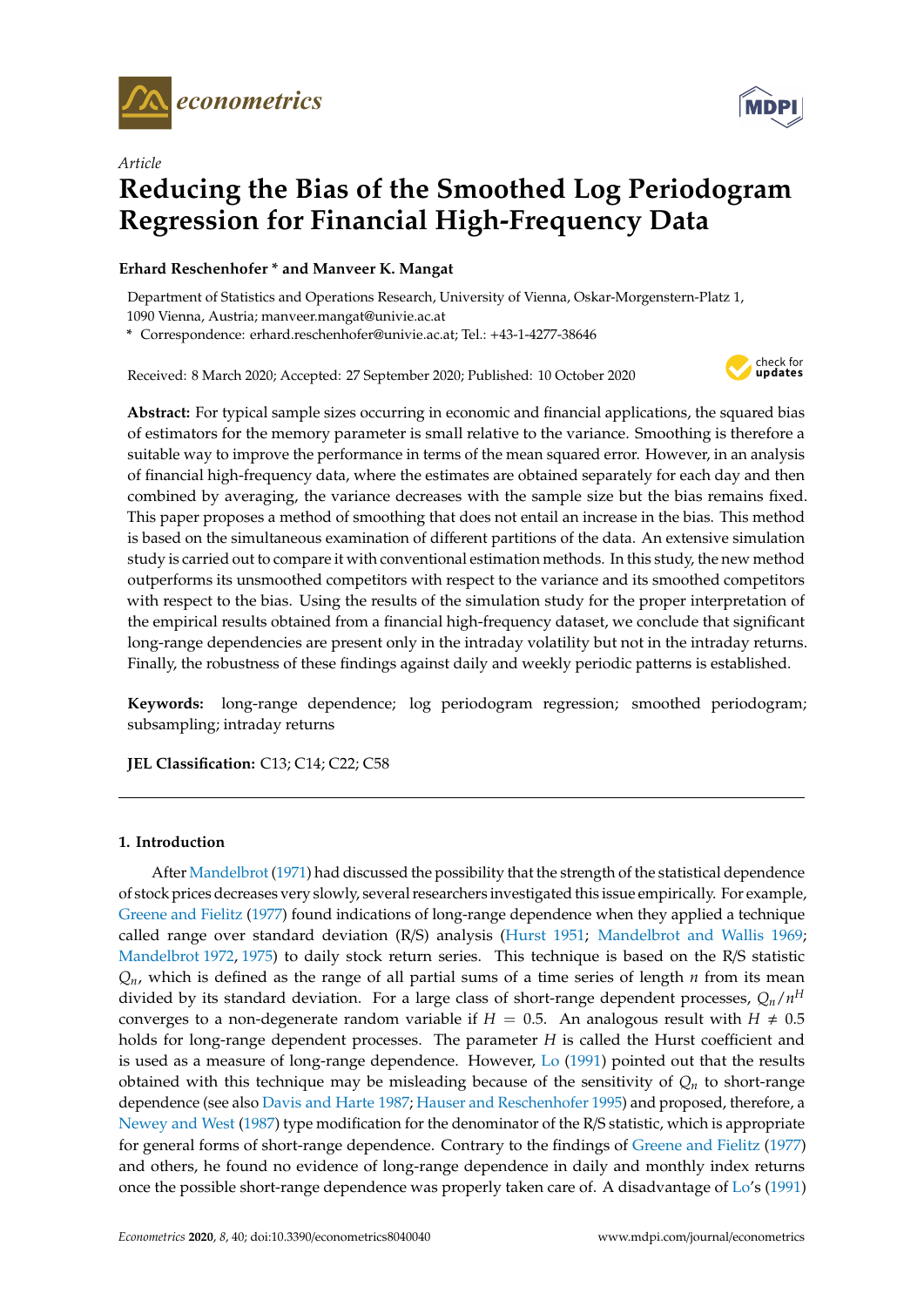modified R/S analysis is its dependence on an important tuning parameter, namely the truncation lag *q*, which determines the number of included autocovariances. The general conditions that ensure the consistency of the Newey and West estimator provide little guidance in selecting *q* in finite samples. Additionally, [Andrews'](#page-13-2)s [\(1991\)](#page-13-2) data-dependent rule for choosing *q* is based on asymptotic arguments.

Long-range dependence can not only be characterized by a Hurst coefficient  $H \neq 0.5$  but also by a slowly decaying autocorrelation function ρ or a spectral density *f* that is steep in a small neighborhood of frequency zero, i.e.,

$$
\rho(k)k^{1-2d} \to c \text{ as } k \to \infty, c > 0, d \neq 0,
$$
\n
$$
(1)
$$

and:

$$
f(\omega) \sim c\omega^{-2d}, \omega \in (0, \varepsilon), c > 0, d \neq 0,
$$
 (2)

respectively. The parameter *d* is called a memory parameter (or fractional differencing parameter) and is related to *H* by  $d = H - 0.5$ . It can be estimated by replacing the unknown spectral density *f* in (2) by the periodogram [\(Geweke and Porter-Hudak](#page-13-3) [1983\)](#page-13-3) or a more sophisticated estimate of *f* [\(Hassler](#page-14-8) [1993;](#page-14-8) [Peiris and Court](#page-14-9) [1993;](#page-14-9) [Reisen](#page-14-10) [1994\)](#page-14-10), taking the log of both sides, and regressing the log estimate on a deterministic regressor. Robustness against short-range dependence can be achieved by using only the  $K = n^{\alpha}$  lowest Fourier frequencies in the regression. A popular choice for the tuning parameter  $\alpha$  is 0.5. For the purpose of testing, the asymptotic error variance is used. Applying the log periodogram regression method of [Geweke and Porter-Hudak](#page-13-3) [\(1983\)](#page-13-3) to the daily returns of the 30 components of the Dow Jones Industrials index and several indices, [Barkoulas and Baum](#page-13-4) [\(1996\)](#page-13-4) found no convincing evidence in favor of long-range dependence, which is not surprising in light of the finding of [Mangat and Reschenhofer](#page-14-11) [\(2019\)](#page-14-11) that the test based on the asymptotic error variance has very low power. Unfortunately, using the standard variance formula of the least squares estimator of the slope in a simple linear regression instead of the asymptotic error variance is also problematic because it leads to overrejecting the true null hypothesis (see [Mangat and Reschenhofer](#page-14-11) [2019\)](#page-14-11).

The negative results of [Lo](#page-14-5) [\(1991\)](#page-14-5) and [Barkoulas and Baum](#page-13-4) [\(1996\)](#page-13-4) are in line with the results obtained by [Cheung and Lai](#page-13-5) [\(1995\)](#page-13-5) with both modified R/S analysis and log periodogram regression for stock return data from eighteen countries and by [Crato](#page-13-6) [\(1994\)](#page-13-6) with fractionally integrated ARMA (ARFIMA) models [\(Granger and Joyeux](#page-13-7) [1980;](#page-13-7) [Hosking](#page-14-12) [1981\)](#page-14-12) for stock indices of the G-7 countries. Using not only the log periodogram regression with the asymptotic error variance but additionally also nonparametric techniques such as R/S analysis and modified R/S analysis as well as parametric techniques, [Grau-Carles](#page-13-8) [\(2000\)](#page-13-8) also found little evidence of long-range dependence in index returns but strong evidence of persistence in volatility measured as squared returns and absolute returns, respectively, which corroborates earlier findings of [Crato and de Lima](#page-13-9) [\(1994\)](#page-13-9) and [Lobato and Savin](#page-14-13) [\(1998\)](#page-14-13). In general, results obtained with ARFIMA models must be treated with caution. Firstly, the true model dimension is unknown in practice and reliable inference after automatic model selection is illusory. Secondly, [Pötscher](#page-14-14) [\(2002\)](#page-14-14) has shown that the problem of estimating the memory parameter *d* falls into the category of ill-posed estimation problems when the class of data generating processes is too rich. For example, [Grau-Carles](#page-13-8) [\(2000\)](#page-13-8) considered all ARFIMA(p,q) processes with  $p \le 3$  and  $q \le 3$ , which is possibly an unnecessarily large class for return series.

While the bulk of empirical research focused on major capital markets, [Barkoulas et al.](#page-13-10) [\(2000\)](#page-13-10) examined an emerging capital market, namely the Greek stock market, with the log periodogram regression and obtained significant estimates of *d* in the range between 0.20 and 0.30 for values of the tuning parameter  $\alpha$  between 0.5 and 0.6. However, their sample period is relatively short and the sampling frequency is weekly rather than daily. Even less confidence-inspiring are the positive results obtained by [Henry](#page-14-15) [\(2002\)](#page-14-15) with monthly data from several international stock markets. Clearly, methods that have been designed for large samples should not be applied to small and medium samples. Recently, small-sample tests for testing hypotheses about the memory parameter *d* have been proposed [\(Mangat and Reschenhofer](#page-14-11) [2019;](#page-14-11) [Reschenhofer and Mangat](#page-14-16) [2020\)](#page-14-16). When applied to asset returns, these tests produced negative results throughout. [Cajueiro and Tabak](#page-13-11) [\(2004\)](#page-13-11), [Carbone et al.](#page-13-12) [\(2004\)](#page-13-12),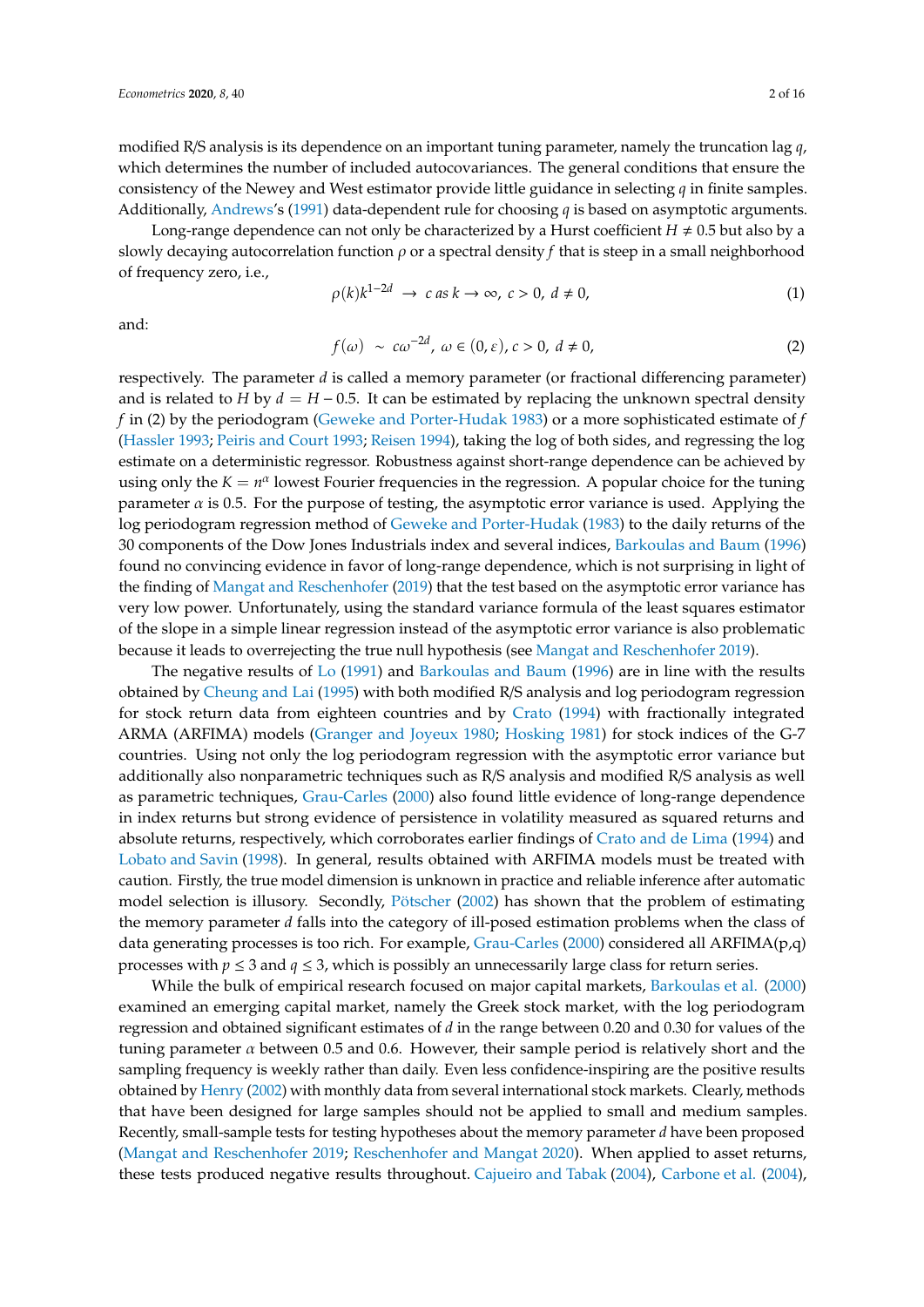[Batten and Szilagyi](#page-13-13) [\(2007\)](#page-13-13), [Batten et al.](#page-13-14) [\(2008\)](#page-13-14), [Souza et al.](#page-15-0) [\(2008\)](#page-15-0), [Batten et al.](#page-13-15) [\(2013\)](#page-13-15), and [Auer](#page-13-16) [\(2016a,](#page-13-16) [2016b\)](#page-13-17) observed time-variability of the Hurst exponent in stock returns, currency prices, and the prices of precious metals, respectively. These apparent changes were occasionally interpreted as indications of changing market efficiency or even used for the construction of trading strategies. Although it cannot be ruled out that some erratic estimator for the memory parameter *d* catches signals that are useful for trading purposes even when in fact there is no long-range dependence, there still seems to be a need for a more efficient estimator that actually allows to get some information about the true nature of the data generating process.

In general, there is always a trade-off between bias and variance. Estimators for the memory parameter *d* that are based on a smooth estimate of the spectral density have typically a smaller variance and a larger bias than those based on the periodogram [\(Chen et al.](#page-13-18) [1994;](#page-13-18) [Reschenhofer et al.](#page-14-17) [2020\)](#page-14-17), which is advantageous in situations where the squared bias is small relative to the variance. However, in the case of high-frequency financial data, there are usually gaps between the individual trading sessions, which make it necessary to estimate *d* separately for each trading session and compute the final estimate by averaging the individual estimates. Here, the variance decreases with the number of trading sessions but the bias remains fixed; hence, conventional smoothing methods, which achieve a reduction in the variance at the expense of an increase in the bias, are of no use. The goal of this paper is therefore to introduce a new method of smoothing that does not systematically have a negative impact on the bias. This method will be described in detail in the next section. Section [3](#page-7-0) presents the results of an extensive simulation study, which compares the performance of various estimators for the memory parameter in terms of bias, variance, and root-mean-square error (RMSE). Using limit order book data obtained from Lobster, Section [4](#page-10-0) searches for indications of long-range dependence both in the intraday volatility and in the intraday returns. Section [5](#page-12-0) provides a conclusion.

#### **2. Methods**

## *2.1. Log Periodogram Regression*

Fractionally integrated white noise satisfies the difference equation:

$$
y_t = (1 - L)^{-d} u_t,\tag{3}
$$

where *L* is the lag operator and  $u_t$  is white noise with mean zero and variance  $\sigma^2$  [\(Adenstedt](#page-13-19) [1974\)](#page-13-19). Its spectral density is given by:

$$
f(\omega) = \frac{\sigma^2}{2\pi} \left| 1 - e^{-i\omega} \right|^{-2d} = \frac{\sigma^2}{2^{1+2d}\pi} \left( \sin^2 \left( \frac{\omega}{2} \right) \right)^{-d} . \tag{4}
$$

The memory parameter *d*, which represents the degree of long memory if  $d \neq 0$ , can be estimated by regressing the log periodogram of the time series  $y_1, \ldots, y_n$  on a deterministic regressor [\(Geweke and Porter-Hudak](#page-13-3) [1983\)](#page-13-3). Indeed, we have:

$$
L_j = \log I(\omega_j) = c + dx_j + v_j,\tag{5}
$$

where:

$$
I(\omega) = \frac{1}{2\pi n} \left| \sum_{t=1}^{n} y_t e^{-i\omega t} \right|^2.
$$
\n
$$
(6)
$$

is the periodogram,

$$
\omega_j = 2\pi j/n, \ j = 1, \dots, K \le m = [(n-1)/2], \tag{7}
$$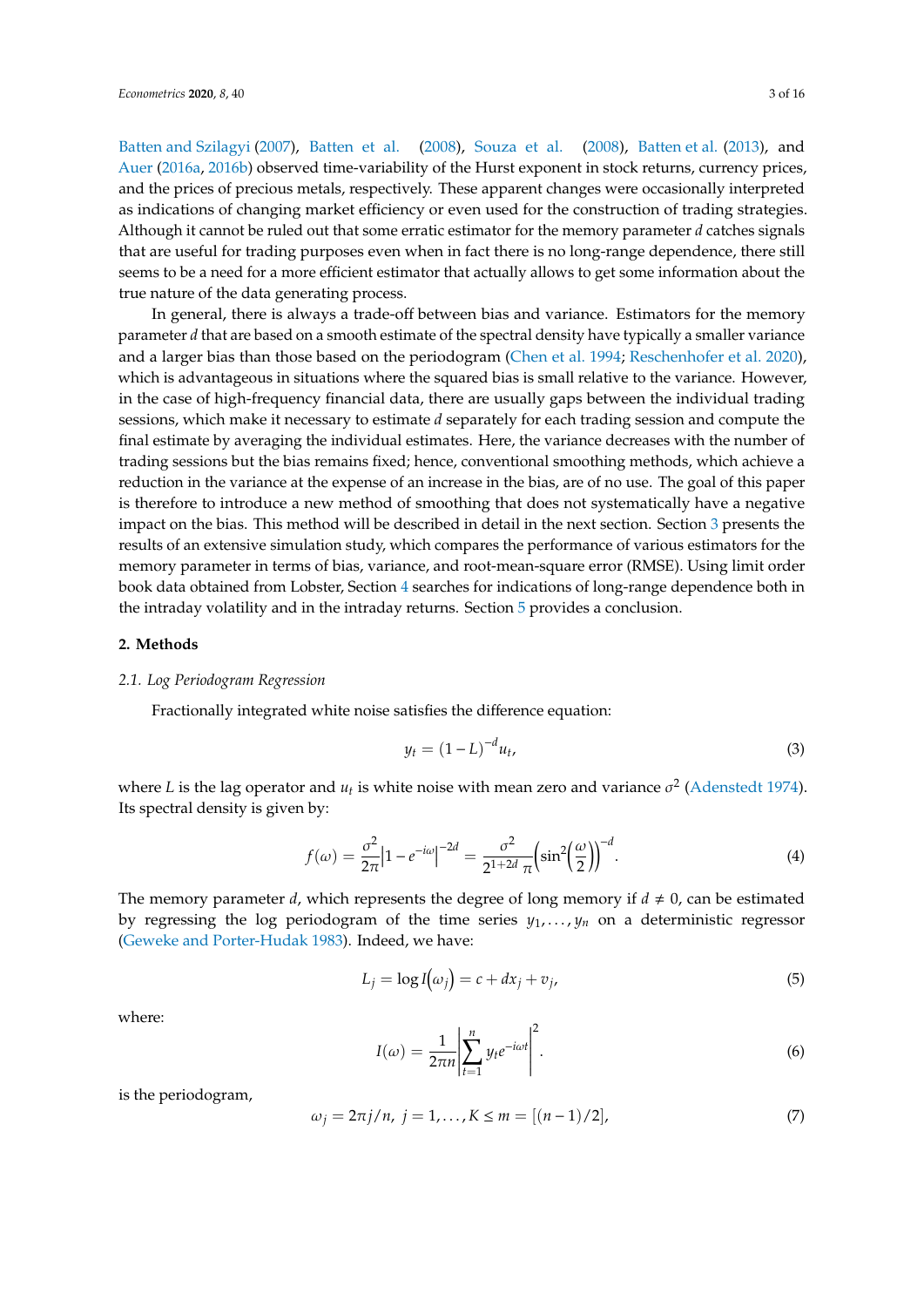are the first *K* Fourier frequencies between 0 and  $\pi$ ,

$$
x_j = -2\log\left(\sin\left(\frac{\omega_j}{2}\right)\right) \tag{8}
$$

is a deterministic regressor,

$$
c = \log\left(\sigma^2/(2^{1+2d}\,\pi)\right) \tag{9}
$$

is a constant, and

$$
v_j = \log(I(\omega_j)/f(\omega_j)).
$$
\n(10)

are random perturbations. Choosing  $K \ll m$  rather than  $K = m$  is advisable when it is suspected that not only long-term dependencies are present but also short-term dependencies, e.g., when the data come from an ARFIMA process:

$$
y_t = (1 - \phi_1 L - \dots - \phi_p L^p)^{-1} (1 - L)^{-d} (1 + \theta_1 L + \dots + \theta_q L^q) u_t
$$
\n(11)

[\(Granger and Joyeux](#page-13-7) [1980;](#page-13-7) [Hosking](#page-14-12) [1981\)](#page-14-12), where the parameter *d* takes care of the former dependencies and the parameters  $\phi_1, \ldots, \phi_p, \theta_1, \ldots, \theta_q$  take care of the latter. It is assumed that  $d < 0.5$  (stationarity condition),  $d > -0.5$  (invertibility condition), and all roots of the lag operator polynomials  $\Phi(L)$  =  $1 - \phi_1 L - \ldots - \phi_p L^p$  and  $Θ(L) = 1 + θ_1 L + \ldots + θ_q L^q$  lie outside the unit circle (causality condition and invertibility condition, respectively).

In the special case of  $d = p = q = 0$  and Gaussianity, the ratios  $I\big(\omega_j\big)/f\big(\omega_j\big)$  are independent and identically distributed (i.i.d.) standard exponential and  $v_1, \ldots, v_m$  are, therefore, i.i.d. Gumbel with mean  $-\gamma$  and variance  $\pi^2/6$ , where  $\gamma = 0.57721...$  is Euler's constant. The variance of the Geweke Porter-Hudak (GPH) estimator  $\hat{d}_{GPH}$  is then identical to the variance of the ordinary least squares (OLS) estimator for the slope in a simple regression model, i.e.,

$$
var(\hat{d}_{GPH}) = \frac{\sigma_v^2}{S_{xx}} = \frac{\pi^2}{6S_{xx}},
$$
\n(12)

where:

$$
S_{xx} = \sum_{t=1}^{K} (x_t - \overline{x})^2.
$$
 (13)

In a neighborhood of frequency zero:

$$
\sin(\omega) \approx \omega,\tag{14}
$$

Hence:

$$
S_{xx} \approx 4 \sum_{t=1}^{K} \left( \log(t) - \overline{\log(t)} \right)^2.
$$
 (15)

Furthermore:

$$
\int_{1}^{K} \log^{2}(t) - \frac{1}{K} \left( \int_{1}^{K} \log(t) \right)^{2} = K \log^{2}(K) - 2K \log(K) + 2(K - 1) - \frac{1}{K} (K \log(K) - (K - 1))^{2} = K + o(K).
$$
\n(16)

Indeed, we have:

$$
s_{xx} = 4(K + o(K))
$$
\n<sup>(17)</sup>

If:

$$
K\log(K)/n \to 0\tag{18}
$$

(see [Hurvich and Beltrao](#page-14-18) [1993\)](#page-14-18), hence, the variance formula (10) becomes:

$$
var(\hat{d}_{GPH}) \approx \frac{\pi^2}{24K} \tag{19}
$$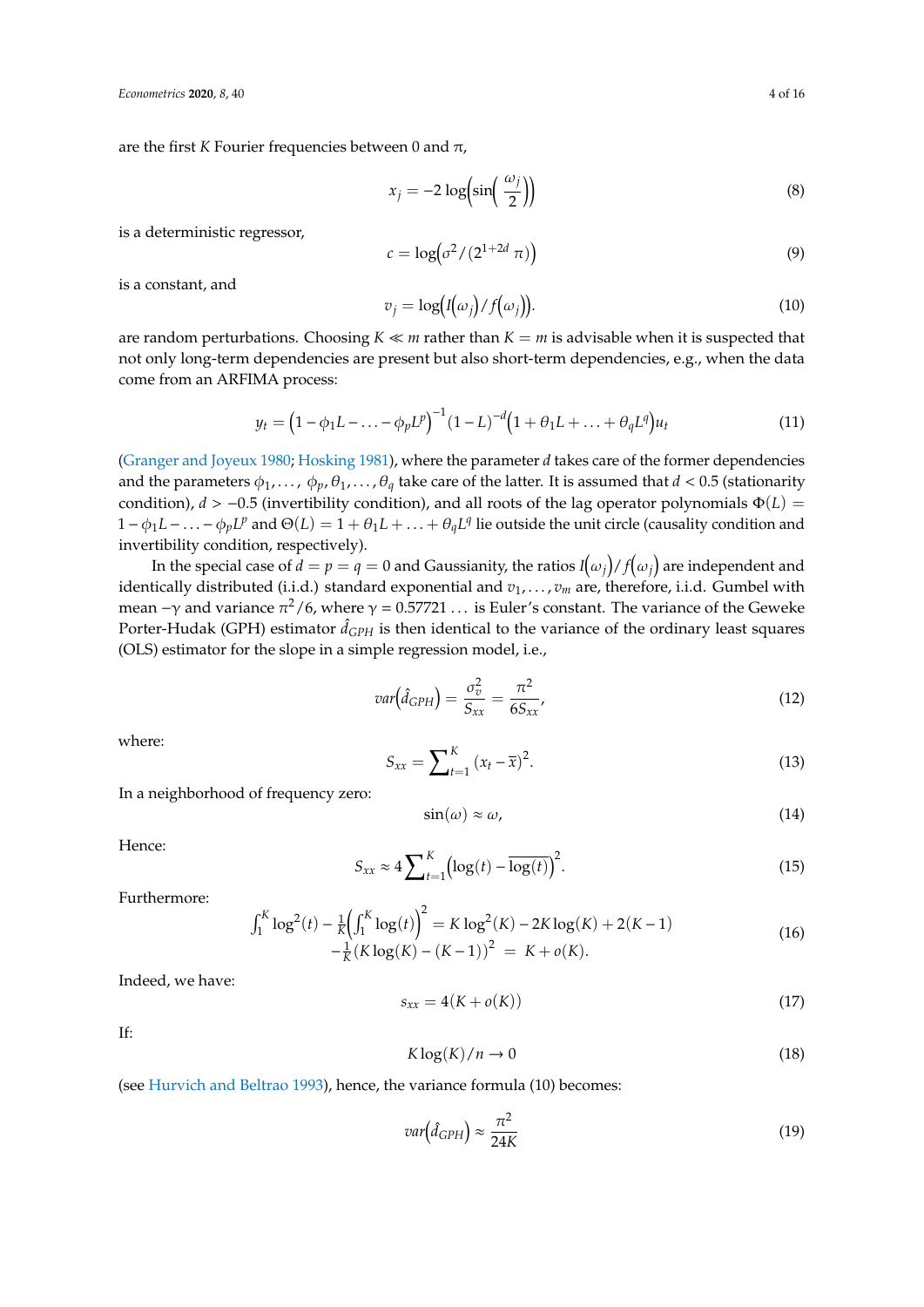in line with the asymptotic result:

$$
\sqrt{K}(\hat{d}_{GPH} - d) \xrightarrow{d} N\left(0, \frac{\pi^2}{24}\right) \tag{20}
$$

derived by [Hurvich et al.](#page-14-19) [\(1998\)](#page-14-19) under the assumption that  $K = o(n^{4/5})$  and  $log^2(n) = o(K)$  for a class of stationary Gaussian long-memory processes with spectral densities of the form:

$$
f(\omega) = \left| 1 - e^{-i\omega} \right|^{-2d} f^*(\omega), \tag{21}
$$

which includes all stationary ARFIMA processes.

If  $d\neq 0$ , the ratios  $I\big(\omega_j\big)/f\big(\omega_j\big)$  are neither independent nor identically distributed, not even asymptotically [\(Robinson](#page-15-1) [1995\)](#page-15-1). The problem is the irregular behavior of the spectral density in the neighborhood of frequency zero, i.e.,  $f(\omega) \to \infty$  as  $\omega \to 0$  if  $d > 0$  and  $f(\omega) \to 0$  as  $\omega \to 0$  if  $d < 0$ . [Robinson](#page-15-1) [\(1995\)](#page-15-1), therefore, proposed to remove the lowest Fourier frequencies from the log periodogram regression. [Künsch](#page-14-20) [\(1986\)](#page-14-20) showed that in the case of ARFIMA processes, the ratios  $I(\omega_j)/f(\omega_j)$ ,  $j =$  $H + 1, \ldots, H + K$  are indeed asymptotically i.i.d. standard exponential provided that  $(H + 1) / \sqrt{n} \rightarrow \infty$ and  $(H + K)/n \rightarrow 0$ . However, [Reisen et al.](#page-14-21) [\(2001\)](#page-14-21) and [Mangat and Reschenhofer](#page-14-11) [\(2019\)](#page-14-11) found that even the removal of only the first Fourier frequency already has a negative effect on the performance of the estimator  $\hat{d}_{GPH}$ .

## <span id="page-4-0"></span>*2.2. Smoothing the Periodogram*

An obvious possibility to further develop the estimator  $\hat{d}_{GPH}$  is to smooth the periodogram before it is used in the regression (5) [\(Hassler](#page-14-8) [1993;](#page-14-8) [Peiris and Court](#page-14-9) [1993;](#page-14-9) [Reisen](#page-14-10) [1994\)](#page-14-10). In order to illustrate the effect of smoothing, we consider the simple case of *K*/3 non-overlapping averages:

$$
(I(\omega_{j-1}) + I(\omega_j) + I(\omega_{j+1}))/3, \ j = 2, 5, 8, ..., K - 1.
$$
 (22)

In this case, the sample size is divided by three but at the same time the variance of the error term decreases approximately from:

$$
\text{var}\left(\log\left(\frac{I(\omega_j)}{f(\omega_j)}\right)\right) \approx \frac{\pi^2}{6} \tag{23}
$$

to the variance of the log chi-square distribution with 6 degrees of freedom because:

$$
\operatorname{var}\left(\log\left(\frac{I(\omega_{j-1}) + I(\omega_j) + I(\omega_{j+1})}{3 f(\omega_j)}\right)\right) \approx \operatorname{var}\left(\log\left(\frac{2I(\omega_{j-1})}{f(\omega_{j-1})} + \frac{2I(\omega_j)}{f(\omega_j)} + \frac{2I(\omega_{j+1})}{f(\omega_{j+1})}\right)\right).
$$
(24)

Noting that the mean (first cumulant) and the variance (second cumulant) of the log chi-square distribution with *k* degrees of freedom are given by:

$$
\kappa_1 = \log(2) + \psi(k/2)
$$
 (25)

and:

$$
\kappa_2 = \psi'(k/2),\tag{26}
$$

respectively. we obtain for  $k = 6$ ,  $\kappa_1 = 1.615932$  and  $\kappa_2 = 0.3949341$ . Here,  $\psi$  is the digamma function and  $\psi'$  is its first derivative. Overall, the (approximate) variance of the least squares estimator of the memory parameter *d* decreases from

$$
\frac{\pi^2}{6} \frac{1}{4K} = 1.644934 \frac{1}{4K}
$$
 (27)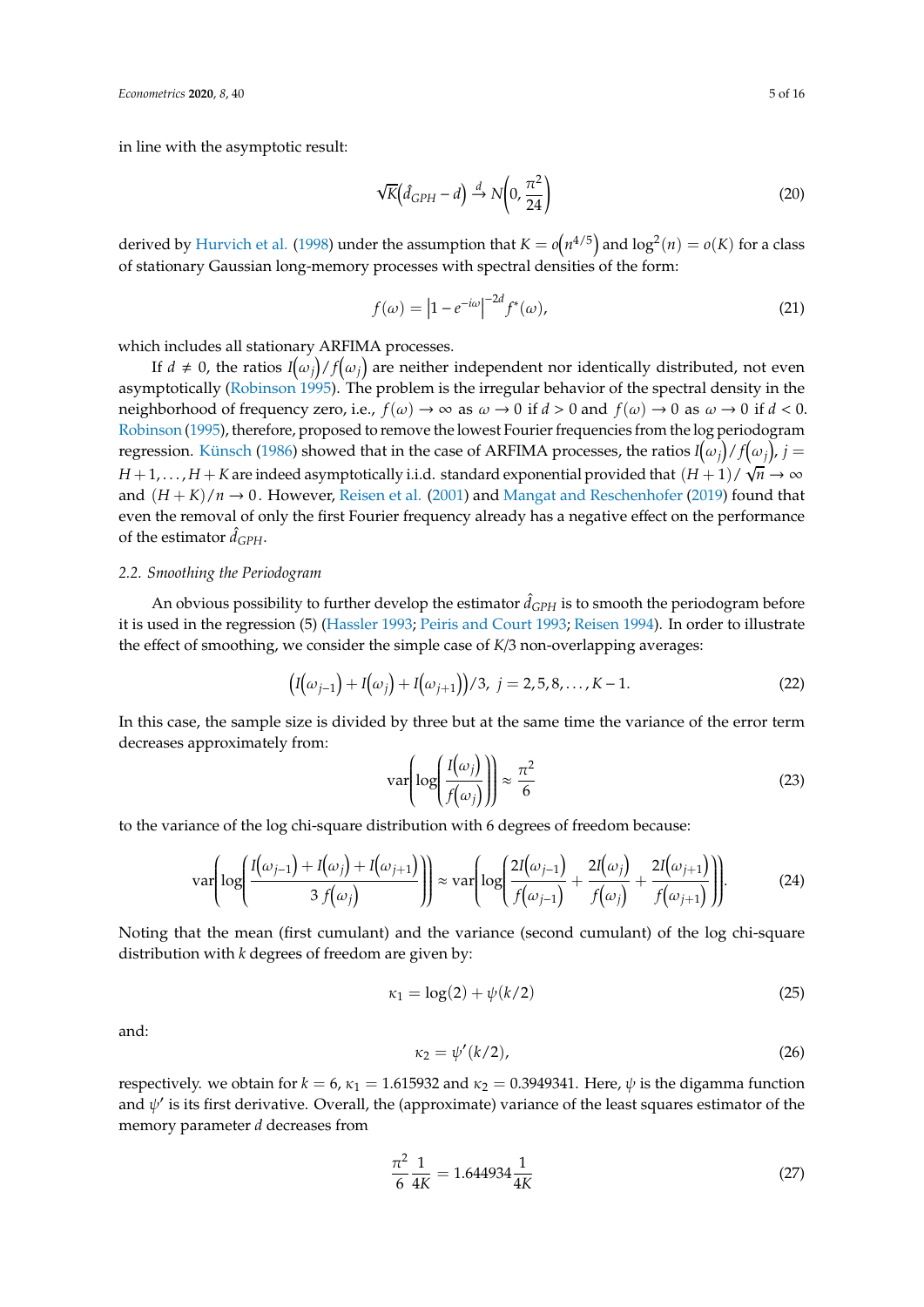to

$$
\psi'(3)\frac{1}{4K/3} = 1.184802\frac{1}{4K'},\tag{28}
$$

where we have assumed that

$$
\frac{1}{K/3} \sum_{t=2,5,\dots} (x_t - \overline{x})^2 \approx \frac{1}{K} \sum_{t=1}^K (x_t - \overline{x})^2 \approx 4.
$$
 (29)

The little practical relevance of asymptotic results such as (20) can be seen when the asymptotic values are confronted with the actual values obtained by simulations. In the simplest case of Gaussian white noise, we do not have to safeguard against short-range dependence and can therefore choose a value of  $\alpha$  slightly below 4/5. Choosing  $\alpha = 0.7$  and  $K \approx n^{\alpha}$ , we obtain 0.00857 (27) and 0.00617 (28) vs. 0.01148 and 0.00885 (simulated) for *n* = 250 and *K* = 48, 0.00326 and 0.00235 vs. 0.00381 and 0.00282 for *n* = 1000 and *K* = 126, 0.00065 and 0.00047 vs. 0.00068 and 0.00050 for *n* = 10, 000 and *K* = 630, and 0.00021 and 0.00015 vs. 0.00021 and 0.00015 for *n* = 50, 000 and *K* = 1947. Obviously, huge sample sizes are required for good agreement. In the case of a nontrivial ARFIMA process, this problem will become even more serious because a smaller value of  $\alpha$  must be chosen.

More sophisticated further developments of the estimator  $\hat{d}_{GPH}$  are obtained by using more than three periodogram ordinates, allowing for overlaps, and introducing weights, or, equivalently, by using a lag-window estimator of the form:

$$
\hat{f}(\omega_j) = \frac{1}{2\pi} \sum_{s=-m}^{m} w(s/m)\hat{\gamma}(s)e^{-i\omega_j s}, \ j = 1, ..., K,
$$
\n(30)

where  $\hat{\gamma}(s)$  denotes the sample autocovariance at lag s and the lag window *w* satisfies  $w(0) = 1$ , *w*(*s*) ≤ 1, and *w*(−*s*) = *w*(*s*) (see [Hassler](#page-14-8) [1993;](#page-14-9) [Peiris and Court](#page-14-9) 1993; [Reisen](#page-14-10) [1994\)](#page-14-10). A disadvantage of these estimation procedures is that they require the specification of a second tuning parameter, namely the length of the weighted averages in the former case and  $m \leq n - 1$  in the latter case, in addition to *K*. Of course, suitable weights and a suitable lag window, respectively, must be chosen too. Carrying out an extensive simulation study to compare various frequency-domain estimators for *d*, [Reschenhofer et al.](#page-14-17) [\(2020\)](#page-14-17) found that too strong smoothing, e.g., caused by choosing a too small value for *m*, entails an extremely large bias. [Hunt et al.](#page-14-22) [\(2003\)](#page-14-22) derived an approximation for the bias and observed generally a good agreement between their approximation and the corresponding value obtained by simulations when *d* > 0. However, the practical relevance of this approximation is limited because of its dependence on characteristics of the data generating process, which are unknown in practice.

#### *2.3. Using Subsamples*

A simple method of smoothing without introducing a bias is to average estimates obtained from different subsamples. Assume, for example, that the final estimate  $\hat{d}$  is obtained by averaging over *N* preliminary estimates  $\hat{d}_1$ , . . . ,  $\hat{d}_N$  obtained from independent subsamples  $y_{11}$ , . . . ,  $y_{n1}$ , . . . . ,  $y_{1N}$ , . . . ,  $y_{nN}$ ; then, the variance of  $\hat{d}$  vanishes as N increases while the bias remains unchanged. Of course, artificially splitting a long, homogeneous time series into non-overlapping subseries does not necessarily have a positive effect. For illustration, consider the simplest case where the time series  $y_1, \ldots, y_n$  is split into two disjoint subseries *y*1, . . . , *yn*/2 and *yn*/2+<sup>1</sup> , . . . , *y<sup>n</sup>* of equal length. To allow a fair comparison, the frequency range  $(0, \omega_K)$ , is kept constant, which implies that in the case of the two subseries the number of used Fourier frequencies is *K*/2. Under the simplistic and mostly unrealistic assumption that the two subseries are independent, the (approximate) variance of the mean of the two GPH estimators based on the two subseries is given by:

$$
\frac{1}{4} \left( \frac{\pi^2}{6} \frac{1}{4K/2} + \frac{\pi^2}{6} \frac{1}{4K/2} \right) = \frac{\pi^2}{6} \frac{1}{4K}
$$
\n(31)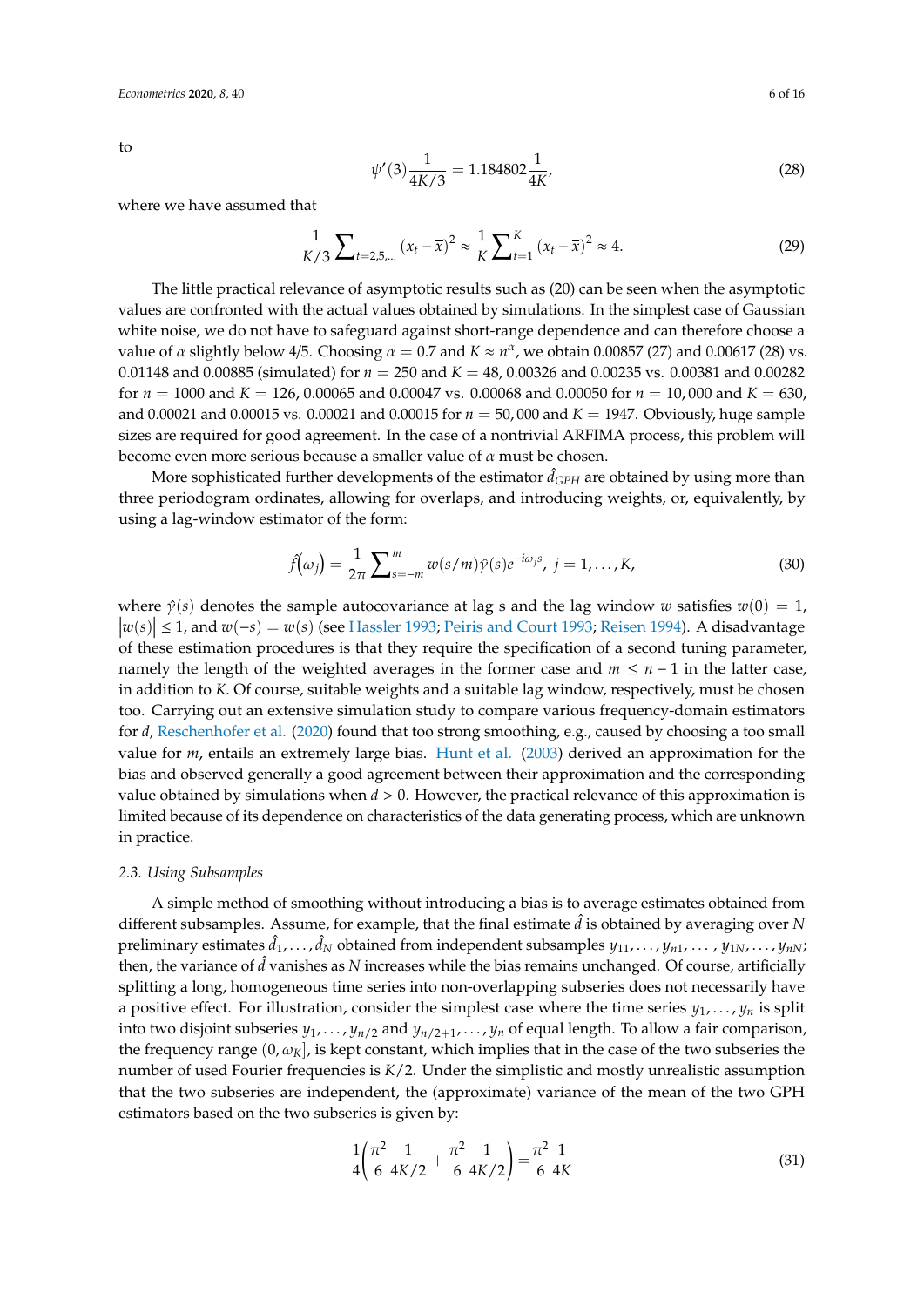which is, therefore, of the same size as that of the original estimator, which is based on the whole time series. However, there is still room for improvement. A reduction in the variance may be achieved by allowing for overlaps between the subseries, e.g., with a rolling estimation window or a combination of different partitions.

At first glance, the idea of improving an OLS estimator by averaging the OLS estimators obtained from the whole sample and the first and second halves, respectively, seems to be at odds with the Gauß-Markov theorem because the combined estimator is still linear. However, the crucial point here is that only the observations are partitioned and not the log periodogram, which is used as dependent variable in the regression and is obtained from the observations through nonlinear transformations. For illustration, consider an estimator of the form:

$$
\widetilde{d_2} = (1 - 2\lambda)\widehat{d_1} + \lambda \widehat{d}_{21} + \lambda \widehat{d}_{22},\tag{32}
$$

where  $\hat{d}_1$ ,  $\hat{d}_{21}$ ,  $\hat{d}_{22}$  are the OLS estimators for *d* based on the log periodograms  $L^1$ ,  $L^{21}$ ,  $L^{22}$  of the whole sample and the first and second halves, respectively. In the special case of Gaussian white noise with variance 2π, the constant *c* in the regression (3) vanishes, and we may, therefore, use the simpler estimators:

$$
\breve{d}_1 = \frac{\sum_{j=1}^K \underline{x}_j L_j^1}{\sum_{j=1}^K \underline{x}_j^2} \approx \frac{1}{4K} \sum_{j=1}^K \underline{x}_j L_j^1,\tag{33}
$$

and:

$$
\breve{d}_{2s} = \frac{\sum_{j=1}^{K/2} x_{2j} L_j^{2s}}{\sum_{j=1}^{K/2} x_{2j}^2} \approx \frac{1}{2K} \sum_{j=1}^{K/2} x_{2j} L_j^{2s}, \ s = 1, 2,
$$
\n(34)

where  $\underline{x}_i = x_i - \overline{x}$ . For the variances of the simplistic estimators  $\overrightarrow{d}_1$  and:

$$
\breve{d}_2 = (1 - 2\lambda)\breve{d}_1 + \lambda \breve{d}_{21} + \lambda \breve{d}_{22},\tag{35}
$$

we obtain approximately:

$$
var(\check{d}_1) \approx \left(\frac{1}{4K}\right)^2 \sum_{j=1}^K \frac{x_j^2}{j} \frac{\pi^2}{6} \approx \frac{\pi^2}{24K}
$$
 (36)

and:

$$
var(\vec{d}_2) \approx \frac{\pi^2}{24K}((1 - 2\lambda)^2 + 4\lambda^2) + 4\lambda(1 - 2\lambda)cov(\vec{d}_1, \vec{d}_{21})
$$
  
 
$$
\approx \frac{\pi^2}{24K}((1 - 2\lambda)^2 + 4\lambda^2 + 4\lambda(1 - 2\lambda)(\rho_0 + \rho_1))
$$
  
 
$$
\approx 0.69 \frac{\pi^2}{24K}, \text{ if } \lambda = \frac{1}{4},
$$
 (37)

respectively, where we have used that  $cov(\check{d}_1,\check{d}_{21})= cov(\check{d}_1,\check{d}_{22})$  and  $cov(\check{d}_{21},\check{d}_{22})=0$  as well as the rough approximations:

$$
\sum_{j=1}^{\frac{K}{2}} \underline{x}_{2j}^2 \approx \sum_{j=1}^{\frac{K}{2}} \underline{x}_{2j} \underline{x}_{2j-1} \approx \sum_{j=1}^{\frac{K}{2}-1} \underline{x}_{2j} \underline{x}_{2j+1} \approx 2K,\tag{38}
$$

$$
cor(L_j^1, L_k^{2s}) \approx \begin{cases} \rho_0 = 0.35, & \text{if } 2k = j, \\ \rho_1 = 0.13, & \text{if } |2k - j| = 1, \\ 0, & \text{else} \end{cases}
$$
 (39)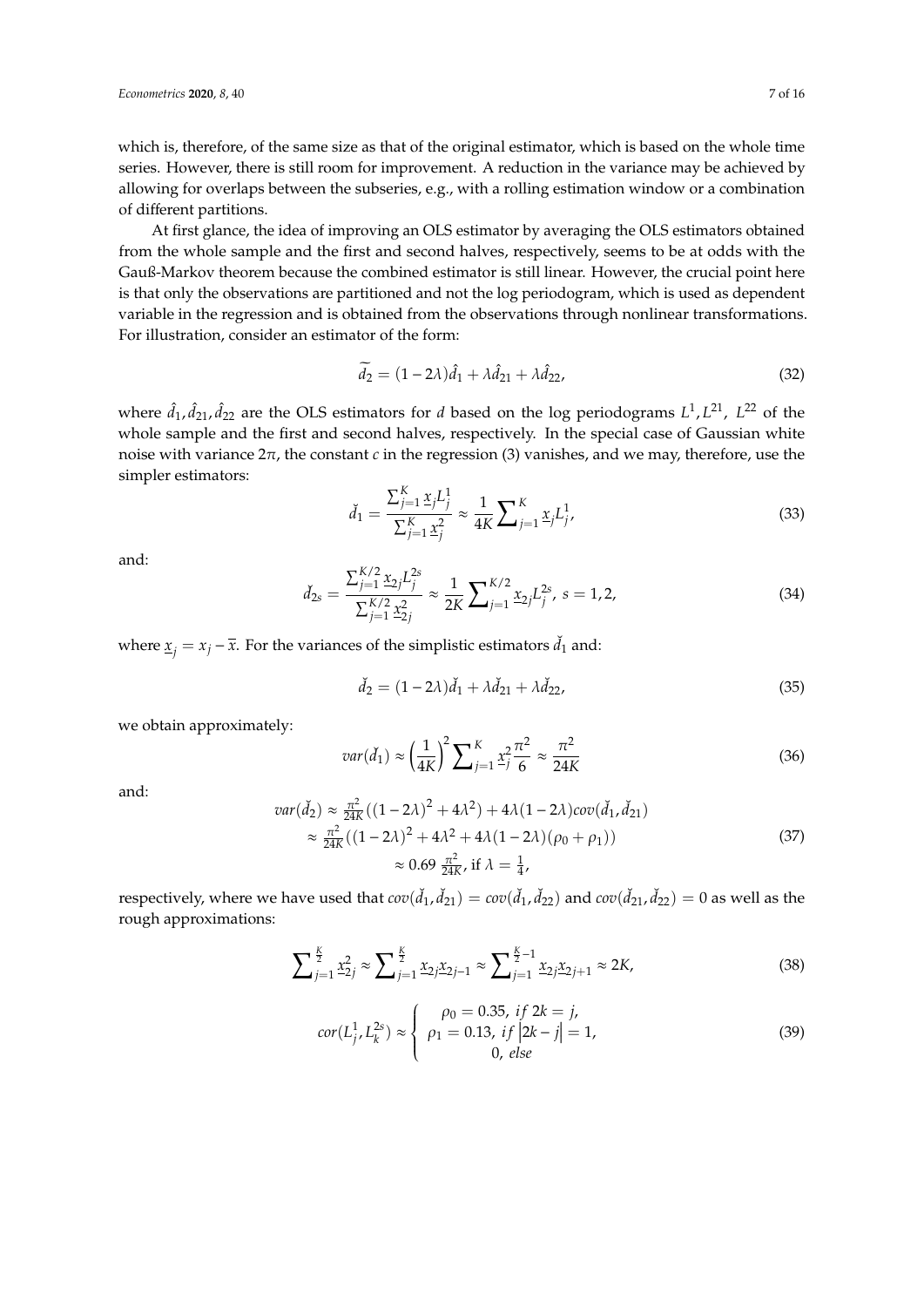(see Table [1\)](#page-7-1), and:

$$
cov(\vec{d}_1, \vec{d}_{21}) \approx \frac{1}{8K^2} cov(\sum_{j=1}^{\frac{K}{2}} \underline{x}_{2j} L_{2j}^1 + \sum_{j=1}^{\frac{K}{2}} \underline{x}_{2j-1} L_{2j-1}^1, \sum_{k=1}^{\frac{K}{2}} \underline{x}_{2k} L_k^{21})
$$
  
\n
$$
\approx \frac{1}{8K^2} \Biggl( \sum_{j=1}^{\frac{K}{2}} \sum_{k=1}^{\frac{K}{2}} \underline{x}_{2j} \underline{x}_{2k} cov(L_{2j}^1, L_{2k}^{21}) + \sum_{j=1}^{\frac{K}{2}} \sum_{j=1}^{\frac{K}{2}} \underline{x}_{2j-1} \underline{x}_{2k} cov(L_{2j-1}^1, L_{2k}^{21}) \Biggr)
$$
  
\n
$$
\approx \frac{1}{8K^2} \Biggl( \rho_0 \frac{\pi^2}{6} \sum_{j=1}^{\frac{K}{2}} \underline{x}_{2j}^2 + \rho_1 \frac{\pi^2}{6} \sum_{j=1}^{\frac{K}{2}} \underline{x}_{2j} \underline{x}_{2j-1} \Biggr)
$$
  
\n
$$
\approx \frac{\pi^2}{24K} (\rho_0 + \rho_1)
$$
 (40)

For a further reduction of the variance, we may consider more general estimators of the form:

$$
\widetilde{d}_k = \frac{1}{k} \left( \widehat{d}_1 + \sum_{j=2}^k \frac{1}{j} (\widehat{d}_{j1} + \dots + \widehat{d}_{jj}) \right),\tag{41}
$$

which are based on *k* partitions. The next section examines whether this possible reduction actually materializes and whether it is accompanied by an increase in the bias. All computations are carried out with the free statistical software R [\(R Core Team](#page-14-23) [2018\)](#page-14-23).

<span id="page-7-1"></span>**Table 1.** Sample correlations between  $L_j$ ,  $j = 1, ..., 20$ , and  $L_{k'}^1$ ,  $k = 1, ..., 10$ , obtained from 10,000,000 realizations of Gaussian white noise ( $n = 400$ ).

|                | 1         | $\overline{2}$ | 3         | $\overline{4}$ | 5         | 6         | 7         | 8         | 9         | 10        |
|----------------|-----------|----------------|-----------|----------------|-----------|-----------|-----------|-----------|-----------|-----------|
| 1              | 0.1475    | 0.0186         | 0.0072    | 0.0044         | 0.0027    | 0.0014    | 0.0013    | 0.001     | 0.0008    | 0.0005    |
| 2              | 0.3541    | 0.0002         | $-0.0001$ | $-0.0004$      | $\theta$  | 0.0003    | $-0.0003$ | 0.0002    | 0.0002    | 0.0005    |
| 3              | 0.1364    | 0.133          | 0.0154    | 0.006          | 0.0032    | 0.0025    | 0.0009    | 0.001     | 0.0007    | 0.0003    |
| $\overline{4}$ | $-0.0001$ | 0.3541         | $-0.0001$ | $-0.0002$      | 0.0002    | 0.0008    | $-0.0005$ | $-0.0002$ | $-0.0004$ | $-0.0003$ |
| 5              | 0.0164    | 0.1316         | 0.1307    | 0.0144         | 0.005     | 0.0027    | 0.0019    | 0.0016    | 0.0008    | 0.0008    |
| 6              | $-0.0001$ | $-0.0003$      | 0.354     | 0.0002         | 0.0002    | $-0.0004$ | 0.0004    | 0.0001    | $-0.0005$ | 0.0005    |
| 7              | 0.007     | 0.0147         | 0.1311    | 0.1308         | 0.014     | 0.0043    | 0.0025    | 0.0021    | 0.0013    | 0.0011    |
| 8              | $\Omega$  | 0.0001         | 0.0004    | 0.3541         | 0.0004    | 0.0001    | $-0.0001$ | $-0.0002$ | $-0.0001$ | $-0.0002$ |
| 9              | 0.0035    | 0.0054         | 0.0143    | 0.1302         | 0.1302    | 0.0139    | 0.0051    | 0.003     | 0.0016    | 0.0009    |
| 10             | $-0.0003$ | $\theta$       | $-0.0001$ | 0.0004         | 0.3539    | $-0.0003$ | 0.0003    | 0.0001    | $-0.0005$ | 0.0003    |
| 11             | 0.0023    | 0.0033         | 0.0047    | 0.0138         | 0.1301    | 0.13      | 0.0133    | 0.0054    | 0.0025    | 0.0014    |
| 12             | $-0.0004$ | $-0.0001$      | $-0.0004$ | $-0.0001$      | 0.0003    | 0.3542    | 0.0001    | $-0.0001$ | 0.0002    | $\Omega$  |
| 13             | 0.0013    | 0.002          | 0.0032    | 0.0053         | 0.0137    | 0.1305    | 0.1309    | 0.0147    | 0.004     | 0.003     |
| 14             | $-0.0004$ | 0.0001         | 0.0003    | 0.0004         | 0.0008    | 0.0002    | 0.3544    | $-0.0002$ | 0.0005    | $-0.0002$ |
| 15             | 0.0011    | 0.0016         | 0.002     | 0.0025         | 0.0059    | 0.014     | 0.1304    | 0.1297    | 0.0141    | 0.0055    |
| 16             | $-0.0006$ | 0.0001         | $-0.0004$ | $\theta$       | 0.0002    | $-0.0001$ | $-0.0001$ | 0.354     | 0.0002    | 0.0002    |
| 17             | 0.0011    | 0.0009         | 0.0009    | 0.0021         | 0.0025    | 0.0049    | 0.0138    | 0.1305    | 0.1304    | 0.0137    |
| 18             | 0.0003    | $-0.0002$      | $\theta$  | $-0.0001$      | $-0.0006$ | $-0.0004$ | $-0.0002$ | $-0.0004$ | 0.3541    | $-0.0001$ |
| 19             | 0.0008    | 0.0005         | 0.0011    | 0.0015         | 0.0019    | 0.0026    | 0.0046    | 0.0138    | 0.1306    | 0.1302    |
| 20             | $-0.0001$ | 0.0005         | 0.0001    | 0.0002         | 0.0008    | 0.0001    | 0.0007    | $-0.0003$ | $-0.0005$ | 0.3541    |

## <span id="page-7-0"></span>**3. Simulations**

In this section, we compare the new estimator  $d_k$  (41) for  $k = 2, 3, 5, 10$  with [Geweke and](#page-13-3) [Porter-Hudak'](#page-13-3)s [\(1983\)](#page-13-3) estimator  $\hat{d}_{GPH}$ , which is based on the log periodogram regression (5), and the estimators  $\hat{d}_{sm}$  and  $\hat{d}_{smP}^{\beta}$ , which are obtained by replacing the periodogram ordinates in (5) by simple moving averages of neighboring periodogram ordinates and lag-window estimates of the form (30) with truncation lags  $m = [n^{\beta}], \beta = 0.5, 0.7, 0.9, 1$ , respectively. In the latter case, the Parzen window is used, which is given by:

$$
w(z) = \begin{cases} 1 - 6z^2 + 6|z|^3, \ |z| < \frac{1}{2}, \\ 2(1 - |z|)^3, \ \frac{1}{2} \le |z| \le 1. \end{cases} \tag{42}
$$

With a view to the later application of the estimators to 1-min intraday returns in Section [4,](#page-10-0) the sample size  $n = 390$  is chosen for our simulation study because there are 390 min in a regular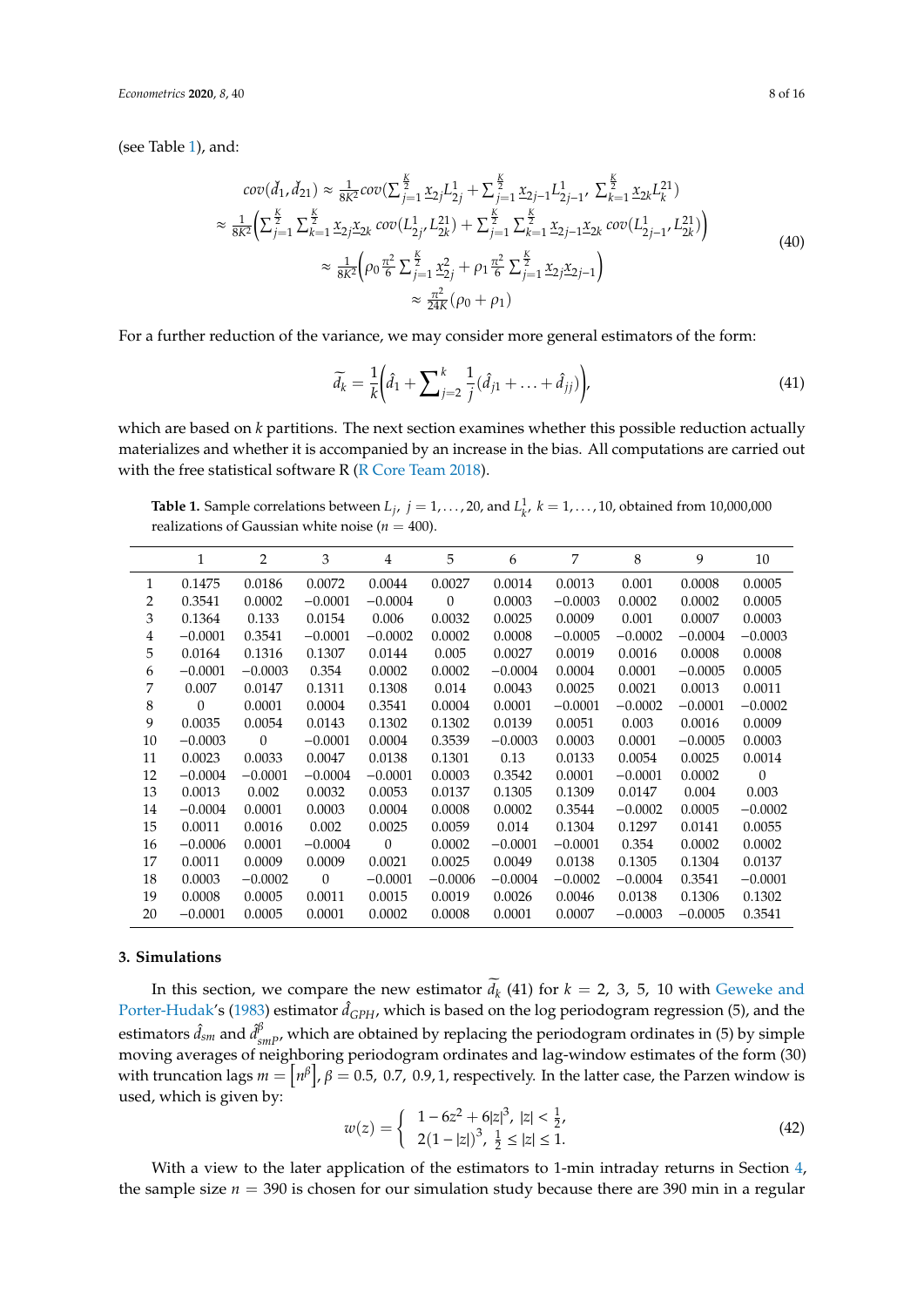trading session for U.S. stocks, which starts at 9:30 a.m. and ends at 4:00 p.m. The number *K* of Fourier frequencies included in the log periodogram regression is defined by setting  $K = 20 \approx [n^{\alpha}]$ ,  $\alpha = 0.5$ . For  $k = 2$ , the first  $K/k = 10$  Fourier frequencies of the two disjoint subseries of length  $n/k = 195$  are given by  $\omega_2, \omega_4, \ldots, \omega_K$ , and for  $k = 10$ , the first  $K/k = 2$  Fourier frequencies of the 10 disjoint subseries of length  $n/k = 39$  are given by  $\omega_{10}, \omega_K$ . Clearly, we cannot go beyond  $k = 10$  because at least two frequencies are required to carry out the log periodogram regression. Additionally, using frequencies outside the interval  $(0, \omega_K)$  is not an option because this would amount to an unfair advantage, particularly when there are no short-term dependencies which have to be taken into account.

With the help of the R-package 'fracdiff', 10,000 realizations of length  $n = 390$  of ARFIMA(1,*d*,0) processes with standard normal innovations and parameter values *d* = −0.25, −0.1, 0, 0.1, 0.25 and  $\phi_1 = -0.25$ , -0.1, 0, 0.1, 0.25, respectively, are generated using a burn-in period of 10,000. For each realization, the estimators  $\hat{d}_{GPH}$ ,  $\hat{d}_{sm}$ ,  $\hat{d}_{smP}^{\beta}$ ,  $\beta = 0.5$ , 0.7, 0.9, 1,  $\widetilde{d}_k$ ,  $k = 2$ , 3, 5, 10, are employed for the estimation of the memory parameter *d*. The competing estimators are compared with respect to bias (Table [2\)](#page-9-0), variance (Table [3\)](#page-9-1), and RMSE (Table [4\)](#page-10-1). Table [3](#page-9-1) shows that  $\tilde{d}_2$  has indeed a smaller variance than  $\hat{d}_{GPH} = d_1$ . The variance keeps decreasing as the number of partitions increases from two to 10. Table [2](#page-9-0) shows that this improvement does in general not come at the cost of a greater bias. In contrast, the reduction in the variance achieved in the case of the estimator  $\hat{d}_{smP}^{\beta}$  by increasing the degree of smoothing from  $\beta = 0.9$  to  $\beta = 0.5$  is for  $d \neq 0$  accompanied by a dramatic increase in the bias. Overall, in terms of the RSME, the best results are obtained with  $\hat{d}_{smP}^{0.5}$  for small values of *d* and with  $\hat{d}_{smP}^{0.7}$  for larger value of *d*. However, this is only relevant in the standard case where only a single time series is available. When a large number of time series are examined simultaneously (as in the empirical study of Section [4\)](#page-10-0), the bias is the decisive factor and the new estimators  $d_k$  are therefore more appropriate than the conventional estimators  $\hat{d}_{smP}^{\beta}$ .

Since values of  $\beta$  such as 0.5, 0.7, or 0.9 are usually chosen to minimize the MSE for a single sample, we may suspect that the estimator  $d_{smP}^{\beta}$  becomes more competitive in the case of multiple samples when the averaging is taken into account. This can be done by further reducing the degree of smoothing. Unfortunately, there is a limit to what can be achieved by increasing the value of β. Table [2](#page-9-0) shows that large biases are still obtained with the maximum possible value of  $\beta$ , i.e.,  $\beta = 1$ . This is due to the fact that global smoothing inevitably causes local distortions and cutting off higher-order sample autocovariances is not the only source of smoothing. Downweighting the sample autocovariances with the Parzen window also has a strong smoothing effect, even when all sample autocovariances are used.

**Table 2.** Bias of the estimators  $\hat{d}_{GPH}$  (log periodogram regression),  $\hat{d}_{sm}$  (simple smoothing),  $\hat{d}_{smP}^{\beta}$  $\beta = 1$ , 0.9, 0.7, 0.5 (smoothing with Parzen window and truncation lag  $m = [n^{\beta}]$ ), and  $d_k$ ,  $k =$ 2, 3, 5, 10 (*k* partitions) obtained from 10,000 realizations (length: *n* = 390, number of used Fourier frequencies: *K* = 20) of Gaussian ARFIMA(1,*d*,0) processes with *d* = −0.25, −0.1, 0, 0.1, 0.25 and  $\phi_1 = -0.25, -0.1, 0, 0.1, 0.25.$ 

| d       | $\phi_1$ | $\hat{d}_{GPH}$ | $\hat{d}_{sm}$ | $\hat{d}_{smP}^1$ | $\hat{d}_{smP}^{0.9}$ | $\hat{d}_{smP}^{0.7}$ | $\hat{d}_{smP}^{0.5}$ | $d_2$     | $\tilde{\phantom{a}}$<br>$d_3$ | $\tilde{\phantom{a}}$<br>$d_5$ | $\tilde{\phantom{a}}$<br>$d_{10}$ |
|---------|----------|-----------------|----------------|-------------------|-----------------------|-----------------------|-----------------------|-----------|--------------------------------|--------------------------------|-----------------------------------|
| $-0.25$ | $-0.25$  | 0.0074          | $-0.0001$      | $-0.0073$         | $-0.0099$             | 0.0345                | 0.1609                | 0.0087    | 0.0084                         | 0.0098                         | 0.0107                            |
|         | $-0.1$   | 0.0050          | 0.0002         | $-0.0083$         | $-0.0107$             | 0.0345                | 0.1625                | 0.0080    | 0.0084                         | 0.0087                         | 0.0092                            |
|         | $\theta$ | 0.0042          | $-0.0031$      | $-0.0098$         | $-0.0124$             | 0.0337                | 0.1641                | 0.0065    | 0.0065                         | 0.0076                         | 0.0086                            |
|         | 0.1      | 0.0097          | 0.0036         | $-0.0049$         | $-0.0073$             | 0.0380                | 0.1664                | 0.0126    | 0.0120                         | 0.0128                         | 0.0140                            |
|         | 0.25     | 0.0151          | 0.0110         | 0.0006            | $-0.002$              | 0.0436                | 0.1717                | 0.0165    | 0.0179                         | 0.0201                         | 0.0216                            |
| $-0.1$  | $-0.25$  | 0.0002          | $-0.0029$      | $-0.0211$         | $-0.0280$             | $-0.008$              | 0.0570                | 0.0008    | 0.0016                         | 0.0006                         | 0.0002                            |
|         | $-0.1$   | 0.0015          | $-0.0028$      | $-0.0212$         | $-0.0286$             | $-0.0085$             | 0.0578                | $-0.0001$ | 0.0005                         | 0.0001                         | $-0.0001$                         |
|         | $\Omega$ | 0.0039          | 0.0017         | $-0.0184$         | $-0.0251$             | $-0.0053$             | 0.0601                | 0.0038    | 0.0052                         | 0.0060                         | 0.0057                            |
|         | 0.1      | 0.0014          | 0.0007         | $-0.0197$         | $-0.0263$             | $-0.0056$             | 0.0612                | 0.0024    | 0.0028                         | 0.0039                         | 0.0037                            |
|         | 0.25     | 0.0055          | 0.0059         | $-0.0148$         | $-0.0215$             | $-0.0003$             | 0.0666                | 0.0086    | 0.0099                         | 0.0093                         | 0.0101                            |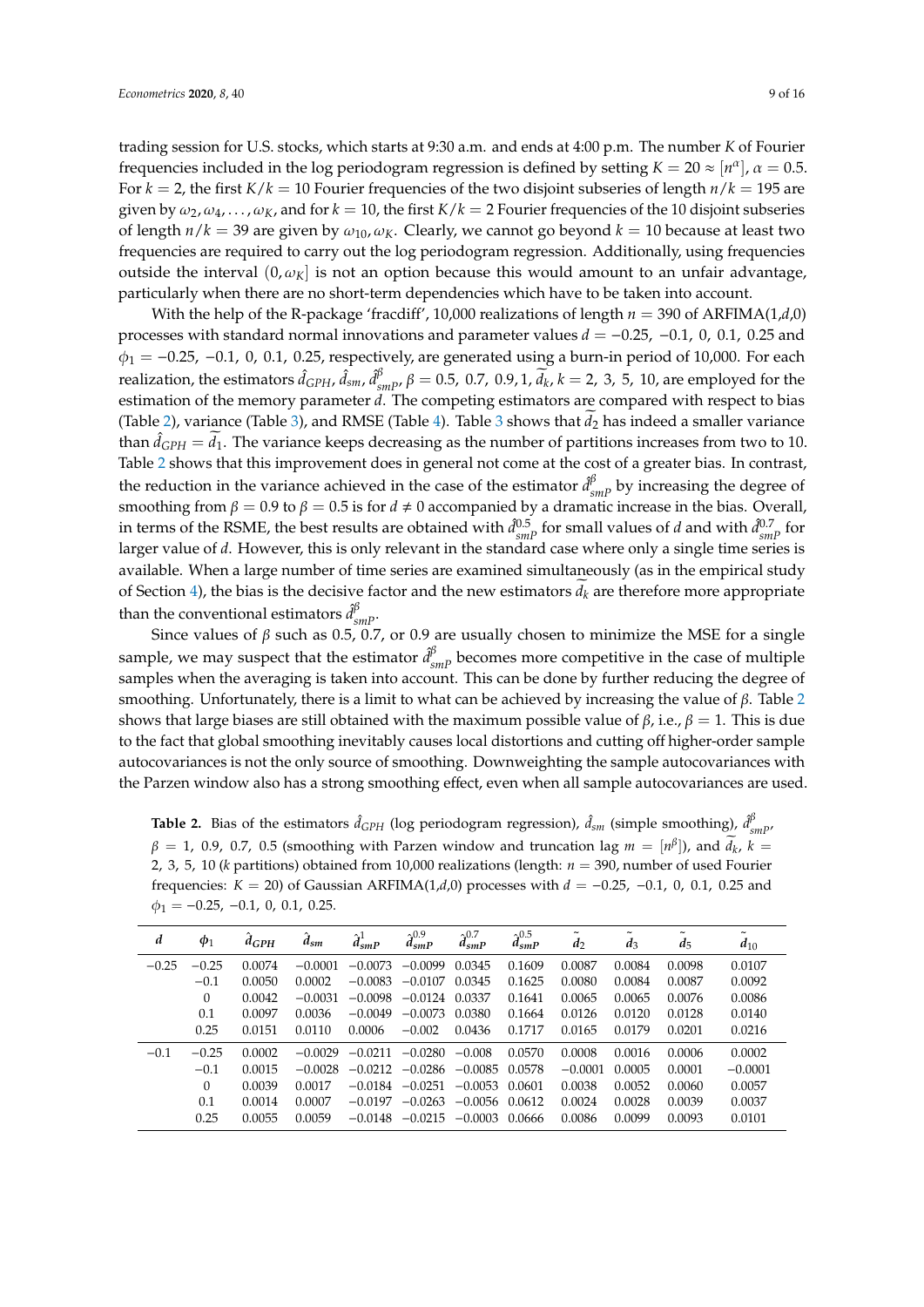| Table 2. Cont. |  |
|----------------|--|
|----------------|--|

<span id="page-9-0"></span>

| d            | $\phi_1$ | $\hat{d}_{\mathbf{GPH}}$ | $\hat{d}_{sm}$ | $\hat{d}_{smP}^1$ | $\hat{d}_{smP}^{0.9}$ | $\hat{d}_{smP}^{0.7}$ | $\gamma$ 0.5<br>$d_{smP}$ | $\tilde{\phantom{a}}$<br>$d_2$ | $\tilde{\phantom{a}}$<br>$d_3$ | $\tilde{\phantom{a}}$<br>$d_5$ | $\tilde{\phantom{a}}$<br>$d_{10}$ |
|--------------|----------|--------------------------|----------------|-------------------|-----------------------|-----------------------|---------------------------|--------------------------------|--------------------------------|--------------------------------|-----------------------------------|
| $\mathbf{0}$ | $-0.25$  | $-0.0043$                | $-0.0035$      | $-0.0282$         | $-0.0376$             | $-0.0321$             | $-0.0107$                 | $-0.0038$                      | $-0.0039$                      | $-0.0048$                      | $-0.0049$                         |
|              | $-0.1$   | $-0.0011$                | 0.0006         | $-0.0258$         | $-0.0353$             | $-0.0299$             | $-0.0096$                 | $-0.0004$                      | $-0.0007$                      | $-0.0004$                      | $-0.0010$                         |
|              | $\theta$ | $-0.0011$                | $-0.0001$      | $-0.0265$         | $-0.0361$             | $-0.0305$             | $-0.0087$                 | $-0.0016$                      | $-0.0004$                      | $-0.0006$                      | $-0.0006$                         |
|              | 0.1      | $-0.0001$                | 0.0009         | $-0.0235$         | $-0.0333$             | $-0.0278$             | $-0.0063$                 | 0.0016                         | 0.0025                         | 0.0019                         | 0.0025                            |
|              | 0.25     | 0.0040                   | 0.0064         | $-0.0214$         | $-0.0309$             | $-0.0250$             | $-0.0022$                 | 0.0033                         | 0.0060                         | 0.0053                         | 0.0073                            |
| 0.1          | $-0.25$  | 0.0009                   | 0.0057         | $-0.0274$         | $-0.039$              | $-0.0475$             | $-0.0762$                 | 0.0009                         | $-0.0003$                      | 0.0008                         | $-0.0001$                         |
|              | $-0.1$   | 0.0016                   | 0.0056         | $-0.0277$         | $-0.0396$             | $-0.0478$             | $-0.0754$                 | $-0.0003$                      | 0.0002                         | $-0.0007$                      | $-0.0006$                         |
|              | $\Omega$ | $-0.0005$                | 0.0043         | $-0.0277$         | $-0.0396$             | $-0.0479$             | $-0.0745$                 | $-0.0012$                      | $-0.0012$                      | $-0.0012$                      | $-0.0010$                         |
|              | 0.1      | 0.0029                   | 0.0059         | $-0.0250$         | $-0.0374$             | $-0.0458$             | $-0.0727$                 | 0.0020                         | 0.0028                         | 0.0038                         | 0.0034                            |
|              | 0.25     | 0.0097                   | 0.0149         | $-0.0186$         | $-0.0305$             | $-0.0392$             | $-0.0685$                 | 0.0088                         | 0.0096                         | 0.0114                         | 0.0115                            |
| 0.25         | $-0.25$  | 0.0006                   | 0.0102         | $-0.0314$         | $-0.0451$             | $-0.0690$             | $-0.1748$                 | 0.0021                         | 0.0018                         | 0.0009                         | 0.0006                            |
|              | $-0.1$   | 0.0016                   | 0.0112         | $-0.0314$         | $-0.0453$             | $-0.0689$             | $-0.1744$                 | 0.0006                         | 0.0011                         | 0.0014                         | 0.0010                            |
|              | $\theta$ | 0.0044                   | 0.0140         | $-0.0281$         | $-0.0420$             | $-0.0656$             | $-0.1730$                 | 0.0032                         | 0.0037                         | 0.0040                         | 0.0039                            |
|              | 0.1      | 0.0049                   | 0.0162         | $-0.0269$         | $-0.0408$             | $-0.0649$             | $-0.1718$                 | 0.0049                         | 0.0065                         | 0.0061                         | 0.0060                            |
|              | 0.25     | 0.0079                   | 0.0229         | $-0.0228$         | $-0.0364$             | $-0.0600$             | $-0.1682$                 | 0.0105                         | 0.0120                         | 0.0130                         | 0.0137                            |

<span id="page-9-1"></span>**Table 3.** Variance of the estimators  $\hat{d}_{GPH}$  (log periodogram regression),  $\hat{d}_{sm}$  (simple smoothing),  $d_{smP}^{\beta}$ , β = 1, 0.9, 0.7, 0.5 (smoothing with Parzen window and truncation lag  $m = [n^{\beta}]$ ), and  $d_{k}$ ,  $k = 2$ , 3, 5, 10 ( $k$  partitions) obtained from 10,000 realizations (length:  $n = 390$ , number of used Fourier frequencies: *K* = 20) of Gaussian ARFIMA(1,*d*,0) processes with *d* = −0.25, −0.1, 0, 0.1, 0.25 and  $\phi_1 = -0.25, -0.1, 0, 0.1, 0.25.$ 

| d        | $\phi_1$     | $\hat{d}_{GPH}$ | $\hat{d}_{sm}$ | $\hat{d}_{smP}^1$ | $\hat{d}_{smP}^{0.9}$ | $\hat{d}_{smP}^{0.7}$ | $\hat{d}_{smP}^{0.5}$ | $\thicksim$<br>$d_2$ | $\thicksim$<br>$d_3$ | $\tilde{}$<br>$d_5$ | $\thicksim$<br>$d_{10}$ |
|----------|--------------|-----------------|----------------|-------------------|-----------------------|-----------------------|-----------------------|----------------------|----------------------|---------------------|-------------------------|
| $-0.25$  | $-0.25$      | 0.0330          | 0.0328         | 0.0201            | 0.018                 | 0.0106                | 0.0011                | 0.0287               | 0.0259               | 0.0254              | 0.0238                  |
|          | $-0.1$       | 0.0334          | 0.0339         | 0.0207            | 0.0185                | 0.0110                | 0.0012                | 0.0297               | 0.0266               | 0.0261              | 0.0245                  |
|          | $\Omega$     | 0.0342          | 0.0337         | 0.0209            | 0.0185                | 0.0108                | 0.0011                | 0.0296               | 0.0267               | 0.0262              | 0.0248                  |
|          | 0.1          | 0.0327          | 0.0330         | 0.0202            | 0.0180                | 0.0107                | 0.0011                | 0.0287               | 0.0262               | 0.0257              | 0.0240                  |
|          | 0.25         | 0.0323          | 0.0325         | 0.0199            | 0.0178                | 0.0106                | 0.0011                | 0.0287               | 0.0260               | 0.0258              | 0.0242                  |
| $-0.1$   | $-0.25$      | 0.0333          | 0.0327         | 0.0211            | 0.0187                | 0.0114                | 0.0011                | 0.0295               | 0.0268               | 0.0264              | 0.0250                  |
|          | $-0.1$       | 0.0332          | 0.0317         | 0.0209            | 0.0186                | 0.0114                | 0.0011                | 0.0291               | 0.0264               | 0.0260              | 0.0250                  |
|          | $\theta$     | 0.0334          | 0.0330         | 0.0212            | 0.0189                | 0.0115                | 0.0012                | 0.0298               | 0.0271               | 0.0267              | 0.0251                  |
|          | 0.1          | 0.0330          | 0.0315         | 0.0208            | 0.0185                | 0.0112                | 0.0011                | 0.0289               | 0.0262               | 0.0258              | 0.0246                  |
|          | 0.25         | 0.0328          | 0.0320         | 0.0209            | 0.0185                | 0.0112                | 0.0011                | 0.0291               | 0.0266               | 0.0263              | 0.0248                  |
| $\theta$ | $-0.25$      | 0.0333          | 0.0322         | 0.0212            | 0.0191                | 0.0120                | 0.0012                | 0.0296               | 0.0268               | 0.0263              | 0.0250                  |
|          | $-0.1$       | 0.0328          | 0.0320         | 0.0212            | 0.0191                | 0.0120                | 0.0012                | 0.0293               | 0.0268               | 0.0261              | 0.0252                  |
|          | $\theta$     | 0.0335          | 0.0319         | 0.0214            | 0.0192                | 0.0119                | 0.0012                | 0.0297               | 0.0271               | 0.0266              | 0.0254                  |
|          | 0.1          | 0.0338          | 0.0323         | 0.0217            | 0.0195                | 0.0122                | 0.0012                | 0.0299               | 0.0271               | 0.0270              | 0.0260                  |
|          | 0.25         | 0.0332          | 0.0324         | 0.0213            | 0.0192                | 0.0120                | 0.0012                | 0.0300               | 0.0273               | 0.0269              | 0.0255                  |
| 0.1      | $-0.25$      | 0.0332          | 0.0327         | 0.0218            | 0.0198                | 0.0130                | 0.0012                | 0.0299               | 0.0274               | 0.0271              | 0.0260                  |
|          | $-0.1$       | 0.0327          | 0.0321         | 0.0218            | 0.0199                | 0.0130                | 0.0012                | 0.0294               | 0.0269               | 0.0262              | 0.0252                  |
|          | $\theta$     | 0.0328          | 0.0317         | 0.0214            | 0.0194                | 0.0127                | 0.0012                | 0.0293               | 0.0264               | 0.0263              | 0.0250                  |
|          | 0.1          | 0.0331          | 0.0321         | 0.0215            | 0.0195                | 0.0129                | 0.0012                | 0.0295               | 0.0269               | 0.0267              | 0.0256                  |
|          | 0.25         | 0.0326          | 0.0321         | 0.0217            | 0.0197                | 0.0130                | 0.0012                | 0.0293               | 0.0268               | 0.0263              | 0.0254                  |
| 0.25     | $-0.25$      | 0.0333          | 0.0315         | 0.0220            | 0.0202                | 0.0145                | 0.0013                | 0.0300               | 0.0271               | 0.0271              | 0.0260                  |
|          | $-0.1$       | 0.0327          | 0.0323         | 0.0222            | 0.0205                | 0.0148                | 0.0013                | 0.0302               | 0.0278               | 0.0275              | 0.0265                  |
|          | $\mathbf{0}$ | 0.0328          | 0.0312         | 0.0219            | 0.0202                | 0.0146                | 0.0012                | 0.0297               | 0.0268               | 0.0264              | 0.0255                  |
|          | 0.1          | 0.0333          | 0.0325         | 0.0226            | 0.0207                | 0.0147                | 0.0013                | 0.0301               | 0.0274               | 0.0274              | 0.0262                  |
|          | 0.25         | 0.0339          | 0.0319         | 0.0226            | 0.0208                | 0.0150                | 0.0012                | 0.0302               | 0.0275               | 0.0272              | 0.0261                  |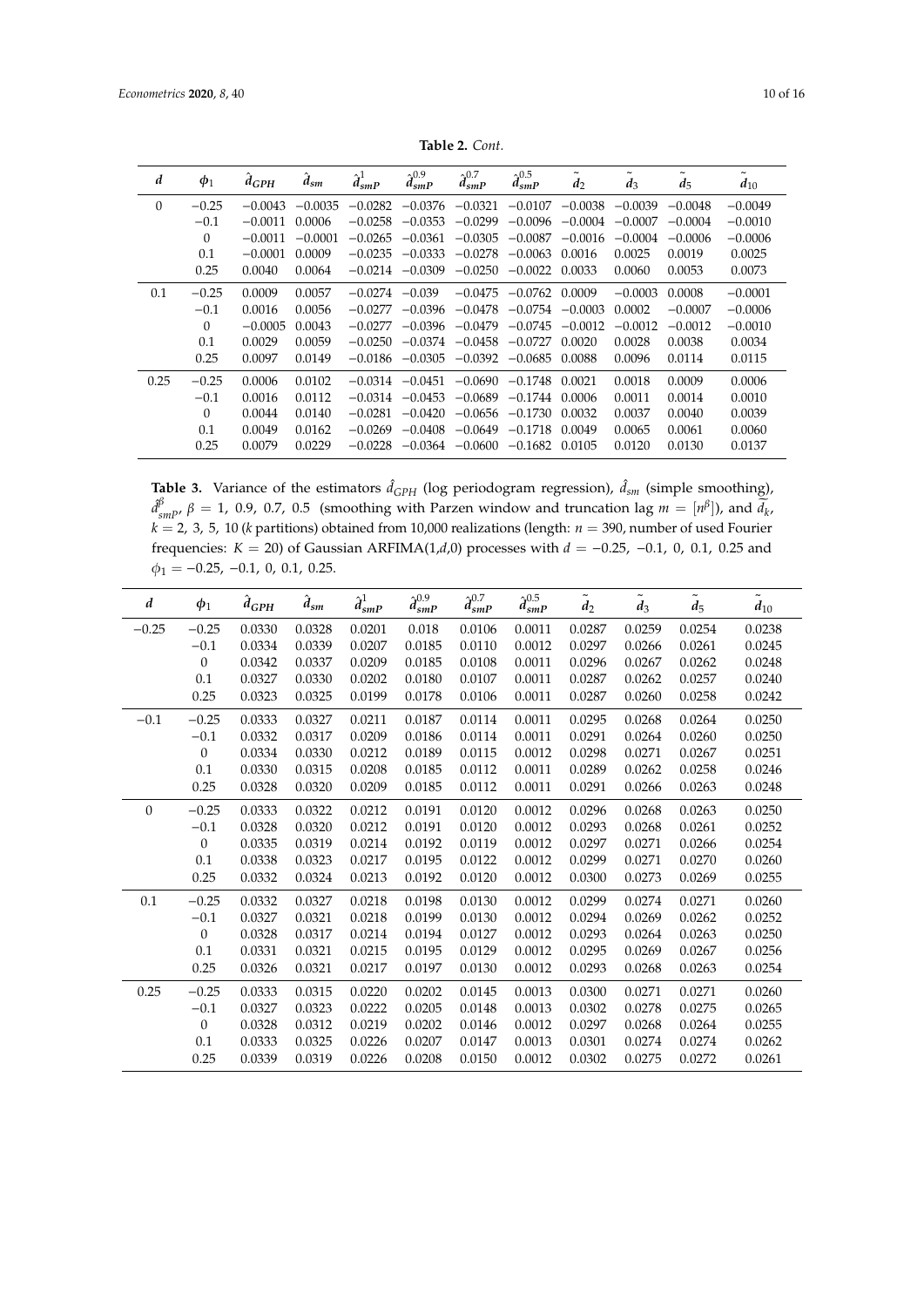<span id="page-10-1"></span>**Table 4.** RMSE of the estimators  $\hat{d}_{GPH}$  (log periodogram regression),  $\hat{d}_{sm}$  (simple smoothing),  $\hat{d}_{smP}^{\beta}$  $\beta = 1$ , 0.9, 0.7, 0.5 (smoothing with Parzen window and truncation lag  $m = [n^{\beta}]$ ), and  $d_k$ ,  $k =$ 2, 3, 5, 10 (*k* partitions) obtained from 10,000 realizations (length: *n* = 390, number of used Fourier frequencies: *K* = 20) of Gaussian ARFIMA(1,*d*,0) processes with *d* = −0.25, −0.1, 0, 0.1, 0.25 and  $\phi_1 = -0.25, -0.1, 0, 0.1, 0.25.$ 

| d        | $\phi_1$         | $\hat{d}_{GPH}$ | $\hat{d}_{sm}$ | $\hat{d}_{smP}^1$ | 20.9<br>$a_{smP}$ | $\sim 0.7$<br>$d_{smP}$ | $\hat{d}_{smP}^{0.5}$ | $\tilde{\phantom{a}}$<br>$d_2$ | $\tilde{\phantom{a}}$<br>$d_3$ | $\thicksim$<br>$d_5$ | $\sim$<br>$d_{10}$ |
|----------|------------------|-----------------|----------------|-------------------|-------------------|-------------------------|-----------------------|--------------------------------|--------------------------------|----------------------|--------------------|
|          | $-0.25 - 0.25$   | 0.1818          | 0.1811         | 0.1421            | 0.1344            | 0.1084                  | 0.1643                | 0.1697                         | 0.1612                         | 0.1595               | 0.1545             |
|          | $-0.1$           | 0.1827          | 0.1840         | 0.1442            | 0.1365            | 0.1104                  | 0.1661                | 0.1724                         | 0.1634                         | 0.1618               | 0.1567             |
|          | $\theta$         | 0.1851          | 0.1837         | 0.1449            | 0.1368            | 0.1092                  | 0.1674                | 0.1721                         | 0.1635                         | 0.1621               | 0.1578             |
|          | 0.1              | 0.1812          | 0.1816         | 0.1423            | 0.1343            | 0.1103                  | 0.1698                | 0.1700                         | 0.1623                         | 0.1607               | 0.1555             |
|          | 0.25             | 0.1803          | 0.1807         | 0.1412            | 0.1335            | 0.1119                  | 0.1751                | 0.1701                         | 0.1621                         | 0.1619               | 0.1571             |
| $-0.1$   | $-0.25$          | 0.1825          | 0.1808         | 0.1466            | 0.1396            | 0.1070                  | 0.0663                | 0.1717                         | 0.1636                         | 0.1624               | 0.1581             |
|          | $-0.1$           | 0.1823          | 0.1782         | 0.1460            | 0.1394            | 0.1072                  | 0.0669                | 0.1705                         | 0.1625                         | 0.1611               | 0.1580             |
|          | $\boldsymbol{0}$ | 0.1829          | 0.1816         | 0.1467            | 0.1398            | 0.1072                  | 0.0691                | 0.1727                         | 0.1647                         | 0.1636               | 0.1585             |
|          | 0.1              | 0.1817          | 0.1775         | 0.1454            | 0.1386            | 0.1061                  | 0.0698                | 0.1699                         | 0.1618                         | 0.1607               | 0.1569             |
|          | 0.25             | 0.1811          | 0.1789         | 0.1451            | 0.1378            | 0.1059                  | 0.0745                | 0.1707                         | 0.1634                         | 0.1625               | 0.1578             |
| $\theta$ | $-0.25$          | 0.1826          | 0.1796         | 0.1481            | 0.1431            | 0.1142                  | 0.0360                | 0.1721                         | 0.1639                         | 0.1624               | 0.1583             |
|          | $-0.1$           | 0.1812          | 0.1790         | 0.1479            | 0.1426            | 0.1137                  | 0.0359                | 0.1713                         | 0.1638                         | 0.1615               | 0.1588             |
|          | $\boldsymbol{0}$ | 0.1831          | 0.1785         | 0.1486            | 0.1433            | 0.1132                  | 0.0351                | 0.1723                         | 0.1646                         | 0.1630               | 0.1593             |
|          | 0.1              | 0.1837          | 0.1796         | 0.1491            | 0.1435            | 0.1139                  | 0.0351                | 0.1729                         | 0.1647                         | 0.1645               | 0.1611             |
|          | 0.25             | 0.1824          | 0.1801         | 0.1475            | 0.1418            | 0.1123                  | 0.0345                | 0.1731                         | 0.1653                         | 0.1640               | 0.1599             |
| 0.1      | $-0.25$          | 0.1822          | 0.1810         | 0.1502            | 0.146             | 0.1237                  | 0.0837                | 0.1728                         | 0.1657                         | 0.1646               | 0.1612             |
|          | $-0.1$           | 0.181           | 0.1793         | 0.1502            | 0.1464            | 0.1237                  | 0.0831                | 0.1715                         | 0.1639                         | 0.1617               | 0.1588             |
|          | $\mathbf{0}$     | 0.181           | 0.1781         | 0.1490            | 0.1448            | 0.1226                  | 0.0820                | 0.1711                         | 0.1624                         | 0.1622               | 0.1582             |
|          | 0.1              | 0.1819          | 0.1792         | 0.1489            | 0.1446            | 0.1223                  | 0.0805                | 0.1717                         | 0.1641                         | 0.1633               | 0.1599             |
|          | 0.25             | 0.1808          | 0.1799         | 0.1485            | 0.1437            | 0.1206                  | 0.0768                | 0.1713                         | 0.1640                         | 0.1626               | 0.1596             |
| 0.25     | $-0.25$          | 0.1824          | 0.1778         | 0.1517            | 0.1493            | 0.1390                  | 0.1784                | 0.1733                         | 0.1648                         | 0.1647               | 0.1612             |
|          | $-0.1$           | 0.1809          | 0.1800         | 0.1522            | 0.1502            | 0.1398                  | 0.1780                | 0.1738                         | 0.1666                         | 0.1657               | 0.1629             |
|          | $\theta$         | 0.1810          | 0.1772         | 0.1505            | 0.1483            | 0.1375                  | 0.1765                | 0.1723                         | 0.1636                         | 0.1626               | 0.1598             |
|          | 0.1              | 0.1824          | 0.1809         | 0.1526            | 0.1495            | 0.1377                  | 0.1754                | 0.1737                         | 0.1657                         | 0.1657               | 0.1621             |
|          | 0.25             | 0.1842          | 0.1799         | 0.1522            | 0.1487            | 0.1363                  | 0.1718                | 0.1740                         | 0.1663                         | 0.1654               | 0.1623             |

## <span id="page-10-0"></span>**4. Empirical Results**

In this section, we employ the estimators discussed in the previous sections for the search of possible long-range dependencies in intraday returns and absolute intraday returns. For this purpose, the limit order book data from 27 June 2007 to 30 April 2019 (2980 trading days) of the iShares Core S&P 500 ETF (IVV) are downloaded from Lobster (https://[lobsterdata.com\)](https://lobsterdata.com). In the process of data cleaning, 27 early-closure days (the day before Independence Day, the day after Thanksgiving, and Christmas Eve) are removed as well as 9 January 2019 because of a large number of missing values. For each of the remaining days, the first mid-quotes (midpoints of the best bid and ask quotes) in each minute and the last mid-quote in the last minute are computed and subsequently used to obtain 1-min log returns. Finally, another three days are omitted because of extreme returns, namely 19 September 2008, 6 May 2010, and 24 August 2015, which leaves 2949 days for our analysis. Estimates are computed for each day, divided by the number of days, and plotted cumulatively; hence, the last values correspond to the averages of the estimates. The validity of these values is reinforced by the striking linearity of the curves. This linearity also implies that the possible long-range dependence is not changing over time; hence, there appears to be no such thing as fractal dynamics. Figure [1a](#page-11-0) suggests that *d* is close to zero in case of the 1-min log returns. The large negative values obtained with  $\hat{d}^{0.9}_{sm}$  and  $\hat{d}^{0.7}_{sm}$  as well as the comparatively inconspicuous values obtained with  $\hat{d}_{smP}^{0.5}$  can be explained with the help of the results of our simulation study. According to Table [2,](#page-9-0) they are indicative for  $d = 0$ . In contrast, there is strong evidence of long-range dependence in the volatility (see Figure [1b](#page-11-0)). Most estimators suggest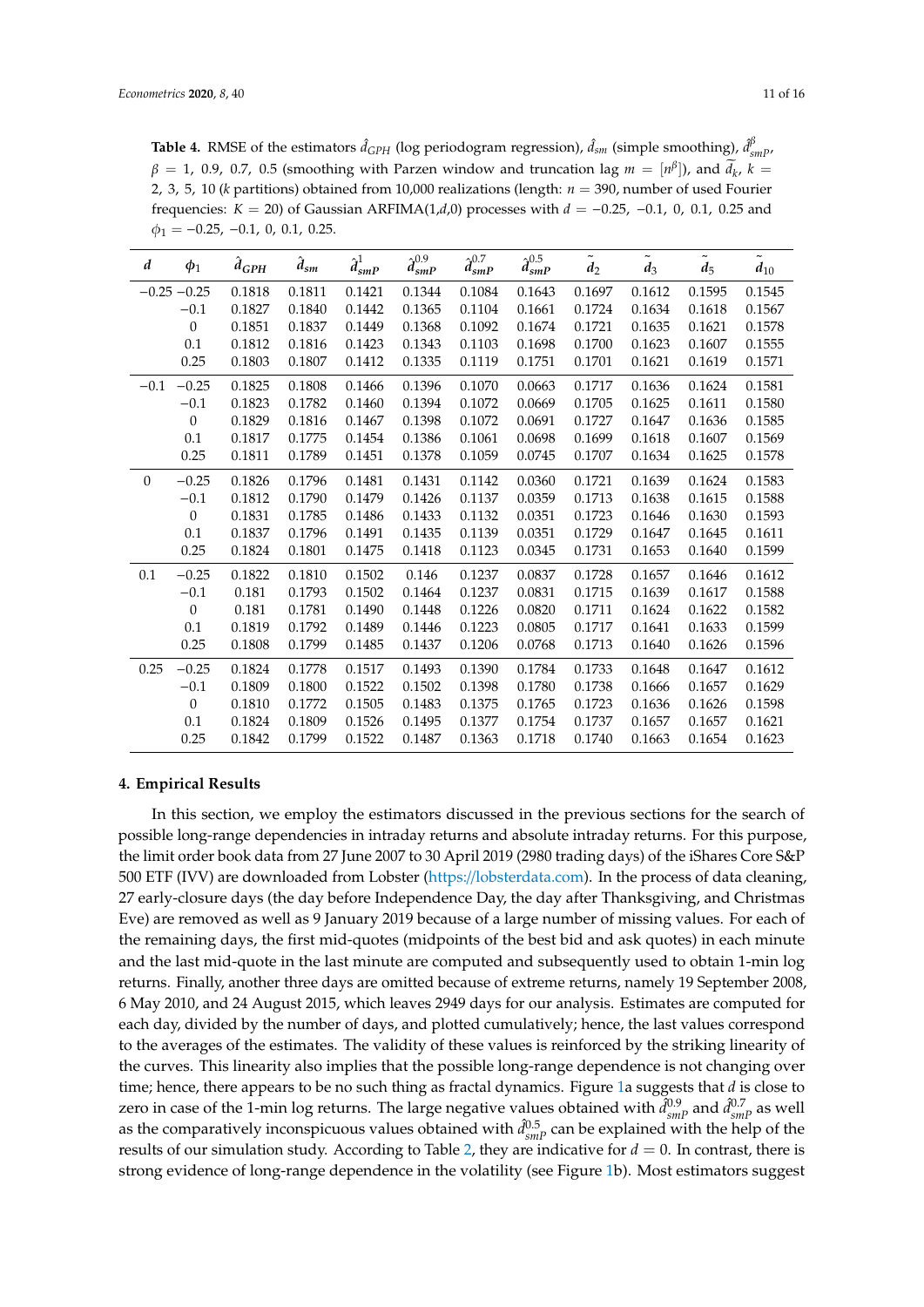<span id="page-11-0"></span>

that the memory parameter *d* is approximately in the range between 0.3 and 0.4. Only the estimator  $\hat{d}^{0.5}_{s m P}$ , which is severely downward biased in case of positive *d* (see Table [2\)](#page-9-0), favors a smaller value.

**Figure 1.** Cumulative plots of the estimates obtained by applying  $\hat{d}_{GPH}$  (blue),  $\hat{d}_{sm}$  (darkgreen),  $\hat{d}_{smP}^1$ green),  $\hat{d}_{emp}^{0.9}$  (gold),  $\hat{d}_{emp}^{0.7}$  (red),  $\hat{d}_{emp}^{0.5}$  (orange),  $\hat{d}_2$  (pink),  $\hat{d}_3$  (magenta),  $\hat{d}_5$  (turquoise),  $\hat{d}_{10}$  (yellowgreen) o the (a) 1-min intraday log returns  $r_t(s)$ ,  $s = 1, ..., 390$ , (b) absolute 1-min intraday log returns  $\overline{r_t(s)}$ , (c)  $r_t(s) - r_{t-1}(s)$ , (d)  $|r_t(s) - r_{t-1}(s)|$ , (e)  $r_t(s) - r_{t-5}(s)$ , (f)  $|r_t(s) - r_{t-5}(s)|$ . (green),  $\hat{d}_{smp}^{0.9}$  (gold),  $\hat{d}_{smp}^{0.7}$  (red),  $\hat{d}_{smp}^{0.5}$  (orange),  $\hat{d}_2$  (pink),  $\hat{d}_3$  (magenta),  $\hat{d}_5$  (turquoise),  $\hat{d}_{10}$  (yellowgreen) to the (a) 1-min intraday log returns  $r_t(s)$ ,  $s = 1, \ldots, 390$ , (b) absolute 1-min intraday log returns  $|r_t(s)|$ ,

**5. Discussion**  the large differences between the slopes of the corresponding lines in Figure [1](#page-11-0) and noting the striking a formal statistical test. A simple way to accomplish that is to calculate the difference between two estimates separately for each trading day and compare the number of positive differences to the estimates separately for each trading day and compare the number of positive differences to the to convention superiority for each manage any and compute the number of positive americance to the number of negative differences (sign test). Not surprisingly, the resulting p-values are infinitesimal. For example, even in the case of the two neighboring lines corresponding to  $\hat{d}_{GPH}$  and  $\hat{d}_2$  in Figure [1b](#page-11-0), the *p*-value is less than  $2.2 \times 10^{-16}$ . It is still less than  $9.7 \times 10^{-8}$  when we omit most of the trading days and use only Wednesdays in order to ensure approximate independence of the subsamples.  $t_{\rm tot}$  for each trading  $t_{\rm tot}$  for each trading day. When the individual estimates are eventually dependent of  $t_{\rm tot}$  in distribution of  $\epsilon$  and  $t_{\rm tot}$  individual estimates are eventually dependent of  $t_{\rm tot}$  in Note that there are  $4 \times 390 = 1560$  1-min returns between the last 1-min return of some Wednesday Visual significance of the differences between certain estimates can be ascertained just by observing stability of these lines over time. However, we still might want to augment our visual analysis with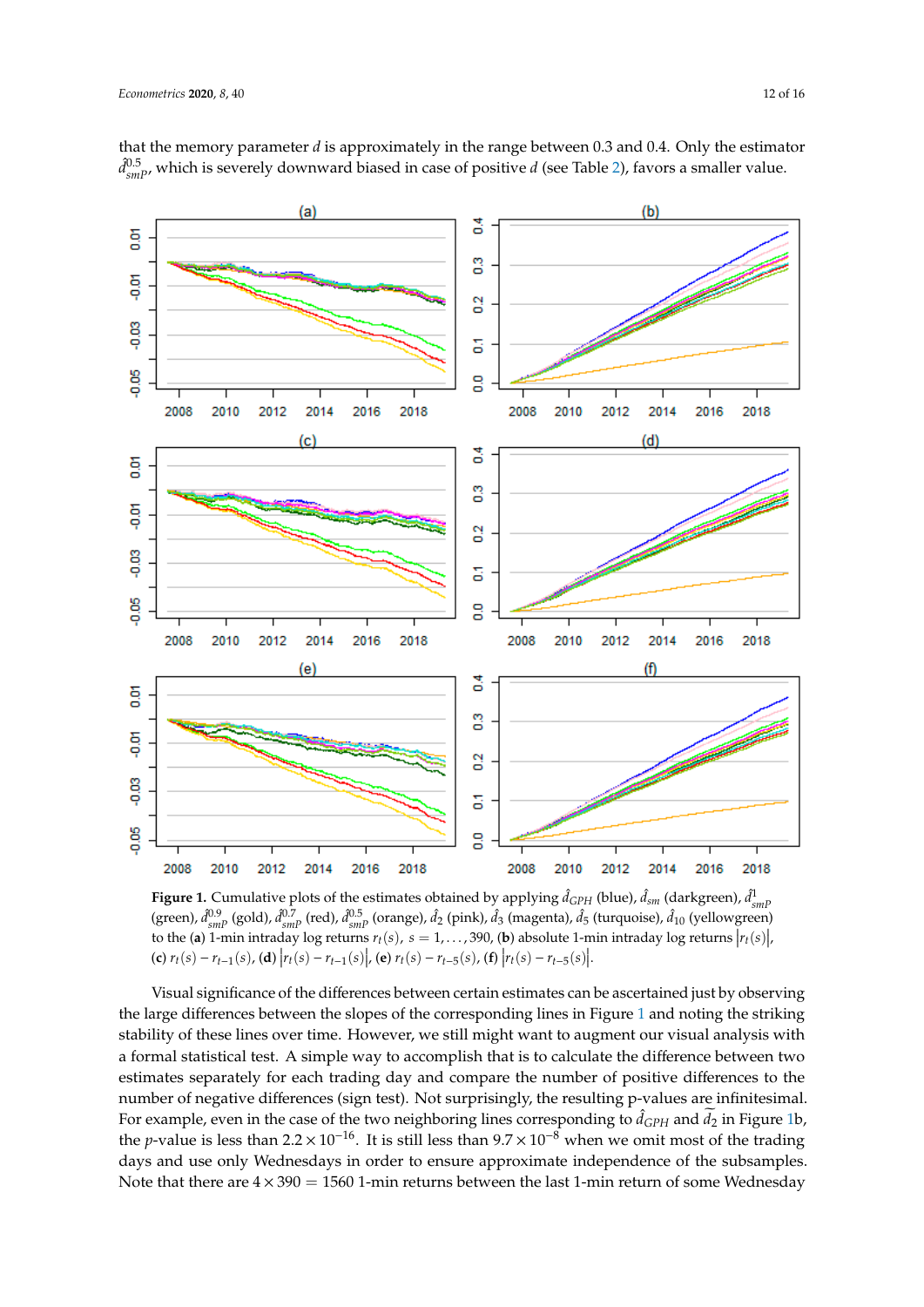and the first 1-min return of the next Wednesday plus five overnight breaks and a whole weekend. Even for a relatively large value of the memory parameter such as  $d = 0.3$ , the autocorrelation of an ARFIMA(0,*d*,0) process at lag  $j = 1561$  is quite small, i.e.,

$$
\rho(j) = \frac{\Gamma(j+d)\Gamma(1-d)}{\Gamma(j-d+1)\Gamma(d)} = \prod_{h=1}^{j} \frac{h-1+d}{h-d} \approx 0.023.
$$
 (43)

Finally, in order to check the robustness of our findings against daily and weekly periodic patterns, we repeat the graphical analyses with suitably transformed data. Replacing the 1-min log returns  $r_t(s)$ ,  $s = 1, \ldots, 390$ , by the daily differences  $r_t(s) - r_{t-1}(s)$  and the weekly differences  $r_t(s) - r_{t-5}(s)$ , respectively, ensures that any daily or weekly periodic patterns are erased while long-range dependencies remain unaffected. Figure [1c](#page-11-0),e are very similar to Figure [1a](#page-11-0), which shows that the insights gained from Figure [1a](#page-11-0) are genuine. Analogously, comparing Figure [1d](#page-11-0),f with Figure [1b](#page-11-0), we see that the same is true for the absolute returns

#### <span id="page-12-0"></span>**5. Discussion**

In this paper, we have introduced a new estimator for the memory parameter *d*, which is based on running a log periodogram regression repeatedly for different partitions of the data. In contrast to conventional smoothing methods, which manage to achieve a reduction in the variance at the expense of an increase in the bias, our approach does not systematically have a negative impact on the bias, which makes it particularly useful for applications where the bias is the decisive factor. For example, intraday returns are usually only available during trading hours and estimation must therefore be carried out separately for each trading day. When the individual estimates are eventually combined by averaging, the variance decreases as the sample size increases, but the bias does not change. The results of an extensive simulation study confirm the good performance of the new estimator. It outperforms all of its competitors when both bias and variance are taken into account, but the bias is weighted more heavily.

The importance of results obtained with the help of simulations is due to the fact that reliable inference on the memory parameter *d* is not possible under general conditions. Some asymptotic results can be obtained under very restrictive conditions though. Unfortunately, convergence is typically very slow (recall the discussion in Section [2.2\)](#page-4-0). Indeed, [Pötscher](#page-14-14) [\(2002\)](#page-14-14) showed that many common estimation problems in statistics and econometrics, which include the estimation of *d*, are ill-posed in the sense that the minimax risk is bounded from below by a positive constant independent of *n* and does, therefore, not converge to zero as  $n \to \infty$ . In particular, he found that for any estimator  $d_n$  for *d* based on a sample of size *n* from a Gaussian process with spectral density *f*:

$$
\sup_{f \in \mathcal{F}} E\left|\hat{d}_n - d\right|^r \ge \frac{1}{2^r} > 0,\tag{44}
$$

where  $1 \le r < \infty$  and F is the set of all ARFIMA spectral densities ( $p \ge 0$ ,  $q \ge 0$ ), ARFI spectral densities  $(p \ge 0, q = 0)$ , or FIMA spectral densities  $(p = 0, q \ge 0)$ . Furthermore, he showed that for every  $f_0 \in \mathcal{F}$ , (44) holds also "locally," when the supremum is taken over an arbitrarily small  $L_1$ -neighborhood of  $f_0$ . Finally, he established that confidence intervals for *d* coincide with the entire parameter space for *d* with high probability and are therefore uninformative. Nevertheless, it may be possible to formally derive the statistical properties of our new estimator for a rather narrow class of processes such as low order ARFI processes. However, this is left for future research. The current paper provides just a proof of concept.

In our empirical investigation of high-frequency data of an index ETF, we have applied the competing estimators to 1-min log returns and absolute 1-min log returns separately for each day. The results are quite stable over time and across estimation methods. The few deviations are due to conventional smoothing methods and can easily be explained by the size of their bias as shown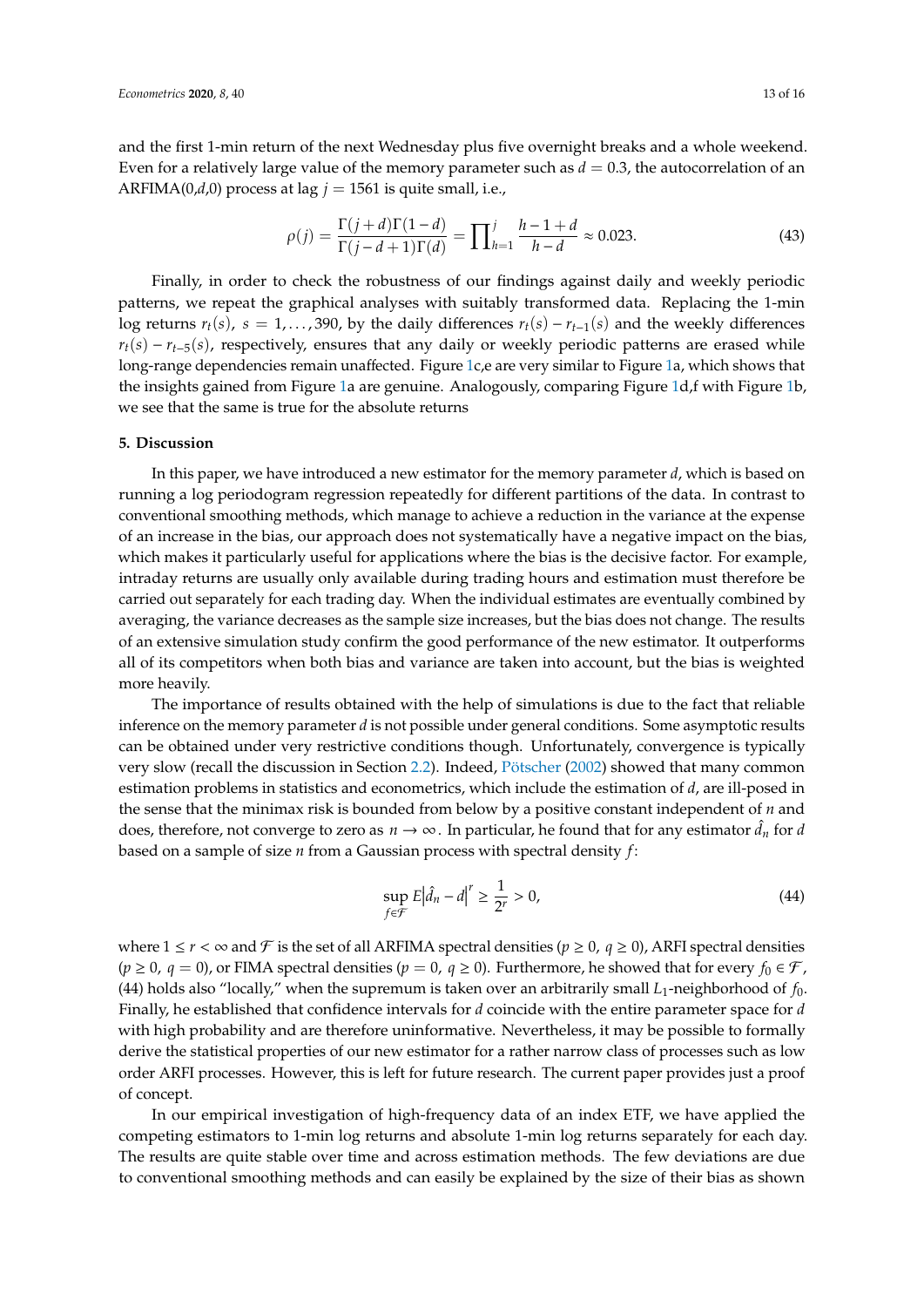in Table [2.](#page-9-0) We may, therefore, safely conclude that significant long-range dependencies are present only in the intraday volatility but not in the intraday returns. These findings are genuine and not just due to daily or weekly periodic patterns because similar results are obtained when daily and weekly differences are investigated instead of the original intraday returns.

**Author Contributions:** Both authors contributed equally to the paper. All authors have read and agreed to the published version of the manuscript.

**Funding:** This research received no external funding.

**Acknowledgments:** The authors thank the academic editor and three anonymous reviewers for helpful comments and suggestions. Open Access Funding by the University of Vienna.

**Conflicts of Interest:** The authors declare no conflict of interest.

#### **References**

- <span id="page-13-19"></span>Adenstedt, Rolf K. 1974. On Large-Sample Estimation for the Mean of Stationary Random Sequence. *The Annals of Statistics* 2: 1095–107. [\[CrossRef\]](http://dx.doi.org/10.1214/aos/1176342867)
- <span id="page-13-2"></span>Andrews, Donald W. K. 1991. Heteroskedasticity and autocorrelation consistent covariance matrix estimation. *Econometrica* 59: 817–58. [\[CrossRef\]](http://dx.doi.org/10.2307/2938229)
- <span id="page-13-16"></span>Auer, Benjamin R. 2016a. On the performance of simple trading rules derived from the fractal dynamics of gold and silver price fluctuations. *Finance Research Letters* 16: 255–67. [\[CrossRef\]](http://dx.doi.org/10.1016/j.frl.2015.12.009)
- <span id="page-13-17"></span>Auer, Benjamin R. 2016b. On time-varying predictability of emerging stock market returns. *Emerging Markets Review* 27: 1–13. [\[CrossRef\]](http://dx.doi.org/10.1016/j.ememar.2016.02.005)
- <span id="page-13-4"></span>Barkoulas, John T., and Christopher F. Baum. 1996. Long-term dependence in stock returns. *Economic Letters* 53: 253–59. [\[CrossRef\]](http://dx.doi.org/10.1016/S0165-1765(96)00935-4)
- <span id="page-13-10"></span>Barkoulas, John T., Christopher F. Baum, and Nickolas Travlos. 2000. Long memory in the Greek stock market. *Applied Financial Economics* 10: 177–84. [\[CrossRef\]](http://dx.doi.org/10.1080/096031000331815)
- <span id="page-13-13"></span>Batten, Jonathan A., and Peter G. Szilagyi. 2007. Covered interest parity arbitrage and long-term dependence between the US dollar and the Yen. *Physica A* 376: 409–21. [\[CrossRef\]](http://dx.doi.org/10.1016/j.physa.2006.10.021)
- <span id="page-13-14"></span>Batten, Jonathan A., Craig A. Ellis, and Thomas A. Fethertson. 2008. Sample period selection and long-term dependence: New evidence from the Dow Jones Index. *Chaos, Solitons Fractals* 36: 1126–40. [\[CrossRef\]](http://dx.doi.org/10.1016/j.chaos.2006.08.013)
- <span id="page-13-15"></span>Batten, Jonathan, Cetin Ciner, Brian M. Lucey, and Peter G. Szilagyi. 2013. The structure of gold and silver spread returns. *Quantitative Finance* 13: 561–70. [\[CrossRef\]](http://dx.doi.org/10.1080/14697688.2012.708777)
- <span id="page-13-11"></span>Cajueiro, Daniel O., and Benjamin M. Tabak. 2004. The Hurst exponent over time: Testing the assertion that emerging markets are becoming more efficient. *Physica A* 336: 521–37. [\[CrossRef\]](http://dx.doi.org/10.1016/j.physa.2003.12.031)
- <span id="page-13-12"></span>Carbone, Anna, Giuliano Castelli, and H. Eugene Stanley. 2004. Time-dependent Hurst exponent in financial time series. *Physica A* 344: 267–71. [\[CrossRef\]](http://dx.doi.org/10.1016/j.physa.2004.06.130)
- <span id="page-13-18"></span>Chen, Gemai, Bovas Abraham, and Shelton Peiris. 1994. Lag window estimation of the degree of differencing in fractionally integrated time series models. *Journal of Time Series Analysis* 15: 473–87. [\[CrossRef\]](http://dx.doi.org/10.1111/j.1467-9892.1994.tb00205.x)
- <span id="page-13-5"></span>Cheung, Yin-Wong, and Kon S. Lai. 1995. A search for long memory in international stock market returns. *Journal of International Money and Finance* 14: 597–615. [\[CrossRef\]](http://dx.doi.org/10.1016/0261-5606(95)93616-U)
- <span id="page-13-6"></span>Crato, Nuno. 1994. Some international evidence regarding the stochastic behaviour of stock returns. *Applied Financial Economics* 4: 33–39. [\[CrossRef\]](http://dx.doi.org/10.1080/758522123)
- <span id="page-13-9"></span>Crato, Nuno, and Pedro J. F. de Lima. 1994. Long-range dependence in the conditional variance of stock returns. *Economics Letters* 45: 281–85. [\[CrossRef\]](http://dx.doi.org/10.1016/0165-1765(94)90024-8)
- <span id="page-13-1"></span>Davis, Robert, and David Harte. 1987. Tests of the Hurst effect. *Biometrika* 74: 95–101. [\[CrossRef\]](http://dx.doi.org/10.1093/biomet/74.1.95)
- <span id="page-13-3"></span>Geweke, John, and Susan Porter-Hudak. 1983. The estimation and application of long memory time series models. *Journal of Time Series Analysis* 4: 221–38. [\[CrossRef\]](http://dx.doi.org/10.1111/j.1467-9892.1983.tb00371.x)
- <span id="page-13-7"></span>Granger, Clive W. J., and Roselyne Joyeux. 1980. An introduction to long-memory time series models and fractional differencing. *Journal of Time Series Analysis* 1: 15–29. [\[CrossRef\]](http://dx.doi.org/10.1111/j.1467-9892.1980.tb00297.x)
- <span id="page-13-8"></span>Grau-Carles, Pilar. 2000. Empirical evidence of long-range correlations in stock returns. *Physica A* 287: 396–404. [\[CrossRef\]](http://dx.doi.org/10.1016/S0378-4371(00)00378-2)
- <span id="page-13-0"></span>Greene, Myron T., and Bruce D. Fielitz. 1977. Long term dependence in common stock eturns. *Journal of Financial Economics* 4: 339–49. [\[CrossRef\]](http://dx.doi.org/10.1016/0304-405X(77)90006-X)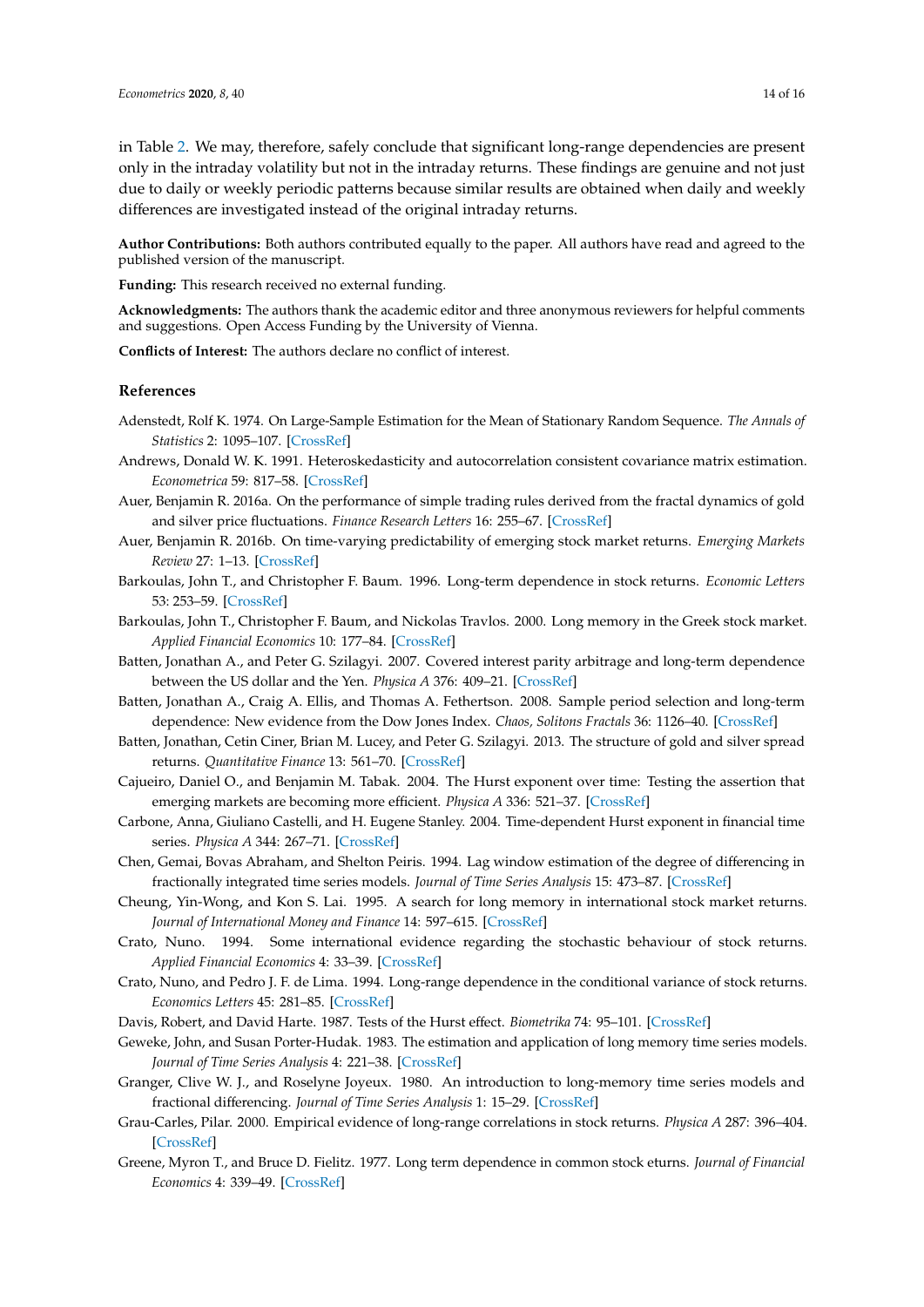- <span id="page-14-8"></span>Hassler, Uwe. 1993. Regression of spectral estimators with fractionally integrated time series. *Journal of Time Series Analysis* 14: 369–80. [\[CrossRef\]](http://dx.doi.org/10.1111/j.1467-9892.1993.tb00151.x)
- <span id="page-14-6"></span>Hauser, Michael A., and Erhard Reschenhofer. 1995. Estimation of the fractionally differencing parameter with the R/S method. *Computational Statistics & Data Analysis* 20: 569–79.
- <span id="page-14-15"></span>Henry, Ólan T. 2002. Long memory in stock returns: Some international evidence. *Applied Financial Economics* 12: 725–29. [\[CrossRef\]](http://dx.doi.org/10.1080/09603100010025733)
- <span id="page-14-22"></span><span id="page-14-12"></span>Hosking, Jonathan R. M. 1981. Fractional differencing. *Biometrika* 68: 165–76. [\[CrossRef\]](http://dx.doi.org/10.1093/biomet/68.1.165)
- Hunt, R. L., M. Shelton Peiris, and N. C. Weber. 2003. The bias of lag window estimators of the fractional difference parameter. *Journal of Applied Mathematics and Computing* 12: 67–79. [\[CrossRef\]](http://dx.doi.org/10.1007/BF02936183)
- <span id="page-14-1"></span>Hurst, Harold E. 1951. Long term storage capacity of reservoirs. *Transactions of the American Society of Civil Engineers* 116: 770–99.
- <span id="page-14-18"></span>Hurvich, Clifford M., and Kaizo I. Beltrao. 1993. Asymptotics for the low-freqeuncy ordinates of the periodogram of a long-memory time series. *Journal of Time Series Analysis* 14: 455–72. [\[CrossRef\]](http://dx.doi.org/10.1111/j.1467-9892.1993.tb00157.x)
- <span id="page-14-19"></span>Hurvich, Clifford M., Rohit Deo, and Julia Brodsky. 1998. 'The mean square error of Geweke and Porter-Hudak's estimator of the memory parameter of a long-memory time series. *Journal of Time Series Analysis* 19: 19–46. [\[CrossRef\]](http://dx.doi.org/10.1111/1467-9892.00075)
- <span id="page-14-20"></span>Künsch, Hans-Rudolf. 1986. Discrimination between monotonic trends and long-range dependence. *Journal of Applied Probability* 23: 1025–30. [\[CrossRef\]](http://dx.doi.org/10.2307/3214476)
- <span id="page-14-13"></span><span id="page-14-5"></span>Lo, Andrew. 1991. Long-term memory in stock market prices. *Econometrica* 59: 1279–313. [\[CrossRef\]](http://dx.doi.org/10.2307/2938368)
- Lobato, Ignacio N., and N. E. Savin. 1998. Real and spurious long-memory properties of stock-market data. *Journal of Business & Economic Statistics* 16: 261–68.
- <span id="page-14-0"></span>Mandelbrot, Benoît. 1971. When can price be arbitraged efficiently? A limit to the validity of the random walk and martingale models. *The Review of Economics and Statistics* 53: 225–36. [\[CrossRef\]](http://dx.doi.org/10.2307/1937966)
- <span id="page-14-3"></span>Mandelbrot, Benoît. 1972. Statistical methodology for non-periodic cycles: From the covariance to R/S analysis. *Annals of Economic and Social Measurement* 1: 259–90.
- <span id="page-14-4"></span>Mandelbrot, Benoît. 1975. Limit theorems on the delf.-normalized range for weakly and strongly dependent processes. *Zeitschrift für Wahrscheinlichkeitstheorie und verwandte Gebiete* 31: 271–85. [\[CrossRef\]](http://dx.doi.org/10.1007/BF00532867)
- <span id="page-14-2"></span>Mandelbrot, Benoît, and James Wallis. 1969. Computer experiments with fractional Gaussian noises. Parts 1, 2, 3. *Water Resources Research* 4: 909–18. [\[CrossRef\]](http://dx.doi.org/10.1029/WR004i005p00909)
- <span id="page-14-11"></span>Mangat, Manveer K., and Erhard Reschenhofer. 2019. Testing for long-range dependence in financial time series. *Central European Journal of Economic Modelling and Econometrics* 11: 93–106.
- <span id="page-14-7"></span>Newey, Whitney K., and Kenneth D. West. 1987. A simple, positive semi-definite, heteroskedasticity and autocorrelation consistent covariance matrix. *Econometrica* 55: 703–8. [\[CrossRef\]](http://dx.doi.org/10.2307/1913610)
- <span id="page-14-9"></span>Peiris, M. Shelton, and J. R. Court. 1993. A note on the estimation of degree of differencing in long memory time series analysis. *Probability and Mathematical Statistics* 14: 223–29.
- <span id="page-14-14"></span>Pötscher, Benedikt M. 2002. Lower risk bounds and properties of confidence sets for ill-posed estimation problems with applications to spectral density and persistence estimation, unit roots, and estimation of long memory parameters. *Econometrica* 70: 1035–65. [\[CrossRef\]](http://dx.doi.org/10.1111/1468-0262.00318)
- <span id="page-14-23"></span>R Core Team. 2018. *R: A Language and Environment for Statistical Computing*. Vienna: R Foundation for Statistical Computing.
- <span id="page-14-10"></span>Reisen, Valderio A. 1994. Estimation of the fractional difference parameter in the  $ARIMA(p,d,q)$  model using the smoothed periodogram. *Journal of Time Series Analysis* 15: 335–50. [\[CrossRef\]](http://dx.doi.org/10.1111/j.1467-9892.1994.tb00198.x)
- <span id="page-14-21"></span>Reisen, Valderio A., Bovas Abraham, and Silvia Lopes. 2001. Estimation of parameters in ARFIMA processes: A simulation study. *Communications in Statistics: Simulation and Computation* 30: 787–803. [\[CrossRef\]](http://dx.doi.org/10.1081/SAC-100107781)
- <span id="page-14-16"></span>Reschenhofer, Erhard, and Manveer K. Mangat. 2020. Detecting long-range dependence with truncated ratios of periodogram ordinates. *Communications in Statistics—Theory and Methods*. [\[CrossRef\]](http://dx.doi.org/10.1080/03610926.2019.1709646)
- <span id="page-14-17"></span>Reschenhofer, Erhard, Manveer K. Mangat, and Thomas Stark. 2020. Improved estimation of the memory parameter. *Theoretical Economics Letters* 10: 47–68. [\[CrossRef\]](http://dx.doi.org/10.4236/tel.2020.101004)